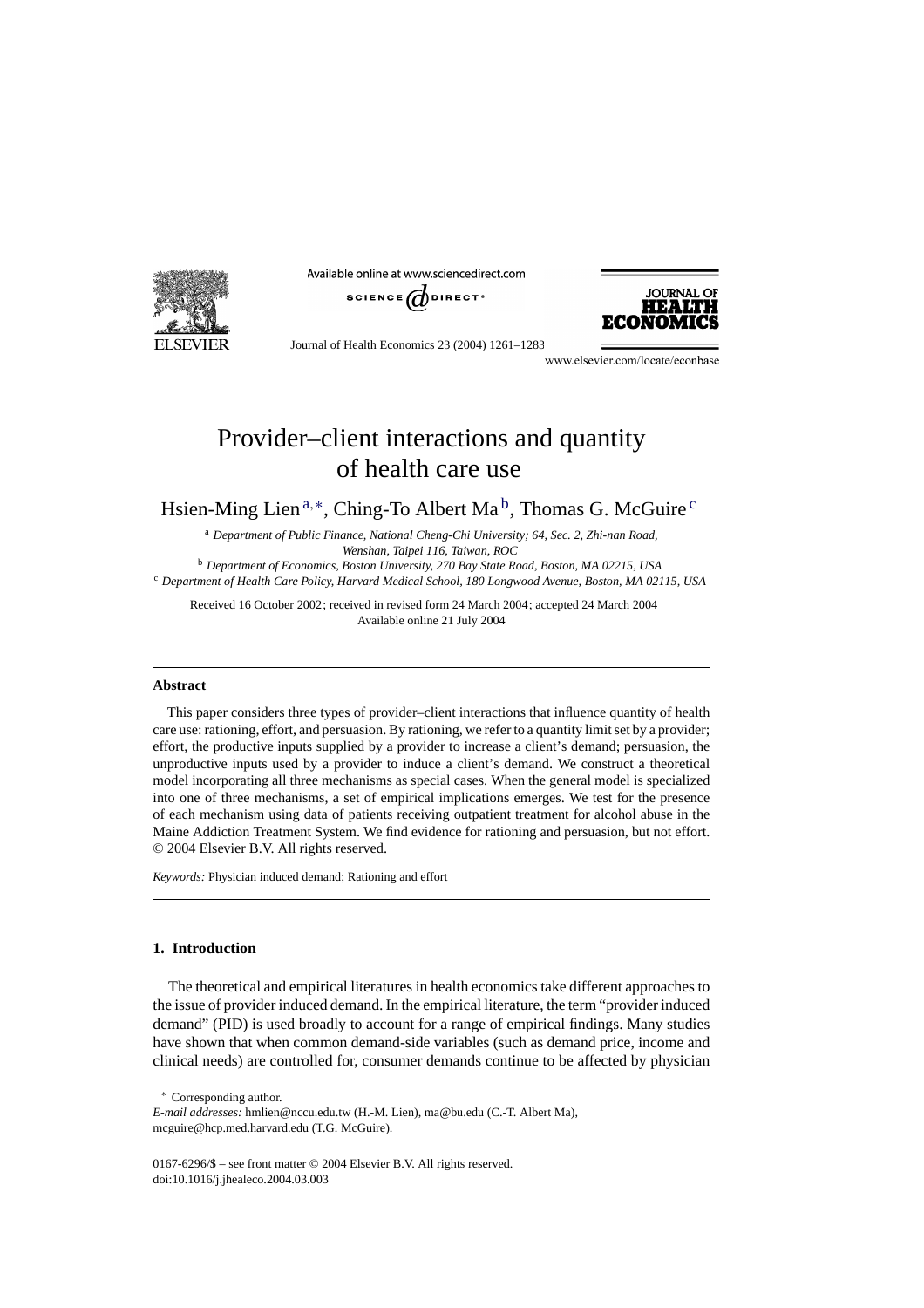or provider variables. These supply-side variables include the number of competitors in a market [\(Cromwell and Mitchell, 1986\)](#page-21-0), supply price ([Rice, 1983; Yip, 1998\)](#page-22-0), incentives for self-referral because of ownership of complementary inputs [\(Hillman et al., 1992\)](#page-22-0), physician attitudes toward earnings [\(Rizzo and Blumenthal, 1994\),](#page-22-0) demand shocks due to demographic changes ([Gruber and Owings, 1996\),](#page-22-0) incentives due to malpractice liability [\(Kessler and McClellan, 1996\)](#page-22-0), and partnership incentives [\(Gaynor and Gertler, 1995\)](#page-22-0). Empirical papers generally attribute these effects to PID.

The theoretical literature uses the term PID more narrowly. Referring to [Fuchs \(1978\),](#page-21-0) [Pauly \(1980\),](#page-22-0) [Eisenberg \(1986\),](#page-21-0) [Cuyler \(1989\)](#page-21-0) and [Williams \(1998\), w](#page-22-0)e say that PID exists when the physician influences a patient's demand for care not necessarily in the patient's best interest. PID may be regarded as a form of manipulation: the patient is persuaded to demand health services. Besides persuasion, other ways by which a physician influences utilization have also been identified. A provider can set quantity directly; this is possible because health care services are nonretradable ([Farley, 1986; Gaynor, 1994; De Jaegher and Jegers, 2000\).](#page-21-0) When a provider's quantity setting power is exercised, deliberate influence on the patient's demand is unnecessary; the patient simply accepts or rejects the provider's decision. Third, the provider can undertake an action ("effort" or "quality"), noncontractible but observable to the patient. The effort influences the patient's valuation of services, therefore affecting demand ([Ma and McGuire, 1997\). U](#page-22-0)nlike the inducement behind PID, the physician's action or effort is productive.

The three mechanisms are conceptually distinct (see [McGuire, 2000](#page-22-0) for a review). Under PID, the key word is *induce*; the patient's use of health services may be unrelated to his true demand. In the quantity-setting mechanism, when the physician unilaterally picks quantity, the patient may only accept or refuse. In the action–effort mechanism, a patient reacts rationally against the physician's effort. These mechanisms have different implications for a normative view of how health care markets function. It is important, therefore, for both academic research and policy, to apply carefully the ideas of theoretical papers to guide empirical work. In this paper, we take a step in this direction by analyzing a health care setting in which providers may influence quantities. Specifically, we use the data to test for the presence of the three mechanisms of influence.

[Section 2](#page-2-0) reviews the three mechanisms of provider influence on patient decision making. The theoretical model presented there incorporates all three mechanisms as special cases. When the general model is specialized into one of the three mechanisms, a specific set of predictions emerges. These predictions allow us to test for the presence of each mechanism. The statistical method for identifying the relative roles of the three mechanisms is presented in [Section 3.](#page-5-0) Our data set, described in [Section 4,](#page-9-0) is from public sector drug and alcohol treatment facilities. It contains more information than common health care utilization studies. In particular, we have information on whose decision (the client's or the provider's) it was to terminate a course of treatment, as well as on treatment outcomes. The first piece of information helps to distinguish the quantity setting mechanism from effort and persuasion; the second separates productive effort from unproductive persuasion. Our empirical results are presented in [Section 5.](#page-13-0) We find evidence for two of three mechanisms: direct quantity setting and persuasion. The mix of these three mechanisms is likely to differ across health care settings, but the perspective and the empirical methods proposed here can be used elsewhere. We discuss these prospects in [Section 6.](#page-20-0)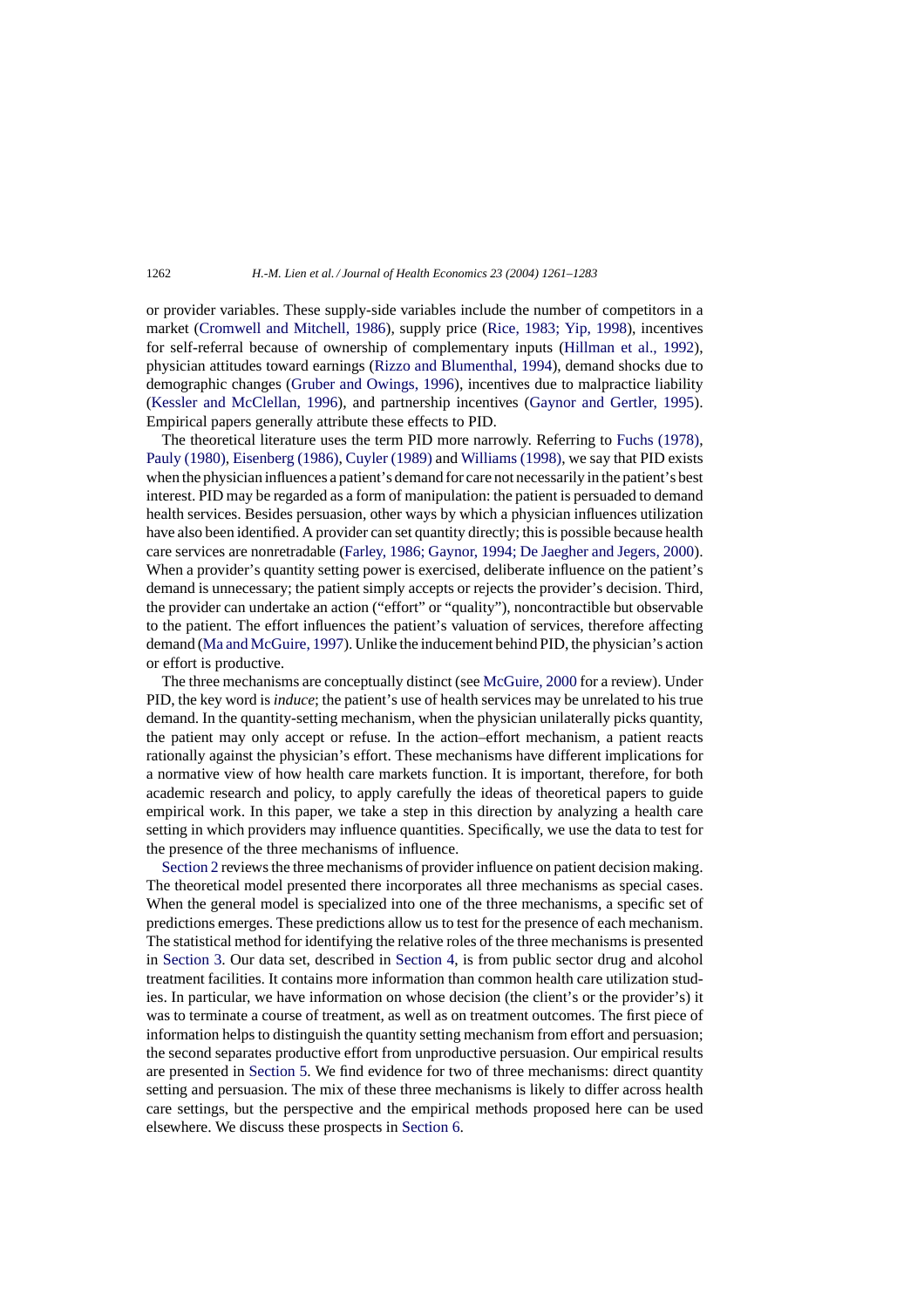# <span id="page-2-0"></span>**2. Mechanisms of provider influence on health care use**

The health economics literature places significant emphasis on the modeling of physician– patient interactions. Such interactions determine the quantities of care supplied to patients. Table 1, adapted from [McGuire \(2000\), s](#page-22-0)ummarizes the three mechanisms in the literature. Common to almost all papers on this topic is a monopolistically competitive market structure, but different informational and contractibility assumptions have been made. Perhaps the most straightforward account of quantity determination is persuasion, associated with the writings of [Dranove \(1988\),](#page-21-0) [Evans \(1974\),](#page-21-0) [Fuchs \(1978\),](#page-21-0) [Rice \(1983\)](#page-22-0) and many others (see the column under "Persuasion" in Table 1). Persuasion is simply regarded as a form of inducement that shifts the entire demand curve. Inducement itself has no effect on the health outcome, though any quantity demanded following from inducement may affect outcome. To complete the persuasion theory, some cost to the provider of inducement must be specified. [Dranove \(1988\)](#page-21-0) contains a model in which the profit-maximizing amount of inducement is limited by the patient's suspicion of the provider's aggressiveness; other approaches include the resource cost of the activity [\(Stano, 1987\),](#page-22-0) and increasing professional discomfort [\(Evans, 1974; McGuire and Pauly, 1991\).](#page-21-0)

The second mechanism regards the health care provider as a quantity setter; see the column under "Nonretradability" in Table 1. Health care providers supply a nonretradable service [\(Farley, 1986; Gaynor, 1994\)](#page-21-0). A monopolistic competitor selling a nonretradable service sets a quantity to maximize profit. Recognition of physician quantity setting power stemming from nonretradability accords well with most patients' experiences with physicians who, quite simply, "tell them what to do". Of course, the theory must also recognize that consumers need not always comply with physicians' instructions. Generally, one can interpret the quantity setting model as one in which quantity restrictions are placed by physicians, and patients respond to these restrictions. Empirically, this theory says that observed quantity results from the physician's quantity restriction and the patient's response. Also, like the persuasion mechanism, the quantity setting model does not involve any other input into health care production.

|                                                 | Determinants of provider patient interactions on quantity of nearly care               |                                                      |                                                                     |  |
|-------------------------------------------------|----------------------------------------------------------------------------------------|------------------------------------------------------|---------------------------------------------------------------------|--|
|                                                 | Persuasion                                                                             | Nonretradability allows<br>quantity setting          | Choice of<br>noncontractible input                                  |  |
| Main features                                   | Physicians take actions<br>to persuade; constrained<br>by demand response or<br>ethics | Supply determination<br>within demand<br>constraints | Demand response to<br>"quality" or other costly<br>physician inputs |  |
| Illustrative paper                              | Dranove (1988)                                                                         | <b>Farley</b> (1986)                                 | Ma and McGuire (1997)                                               |  |
| Information                                     | Asymmetric                                                                             | Complete                                             | Complete                                                            |  |
| Physician's action<br>in influencing use        | Unobservable                                                                           | N/A                                                  | Noncontractible                                                     |  |
| Physician's action<br>in influencing<br>outcome | No                                                                                     | N/A                                                  | Yes                                                                 |  |

| Table 1                                                                  |  |
|--------------------------------------------------------------------------|--|
| Determinants of provider-patient interactions on quantity of health care |  |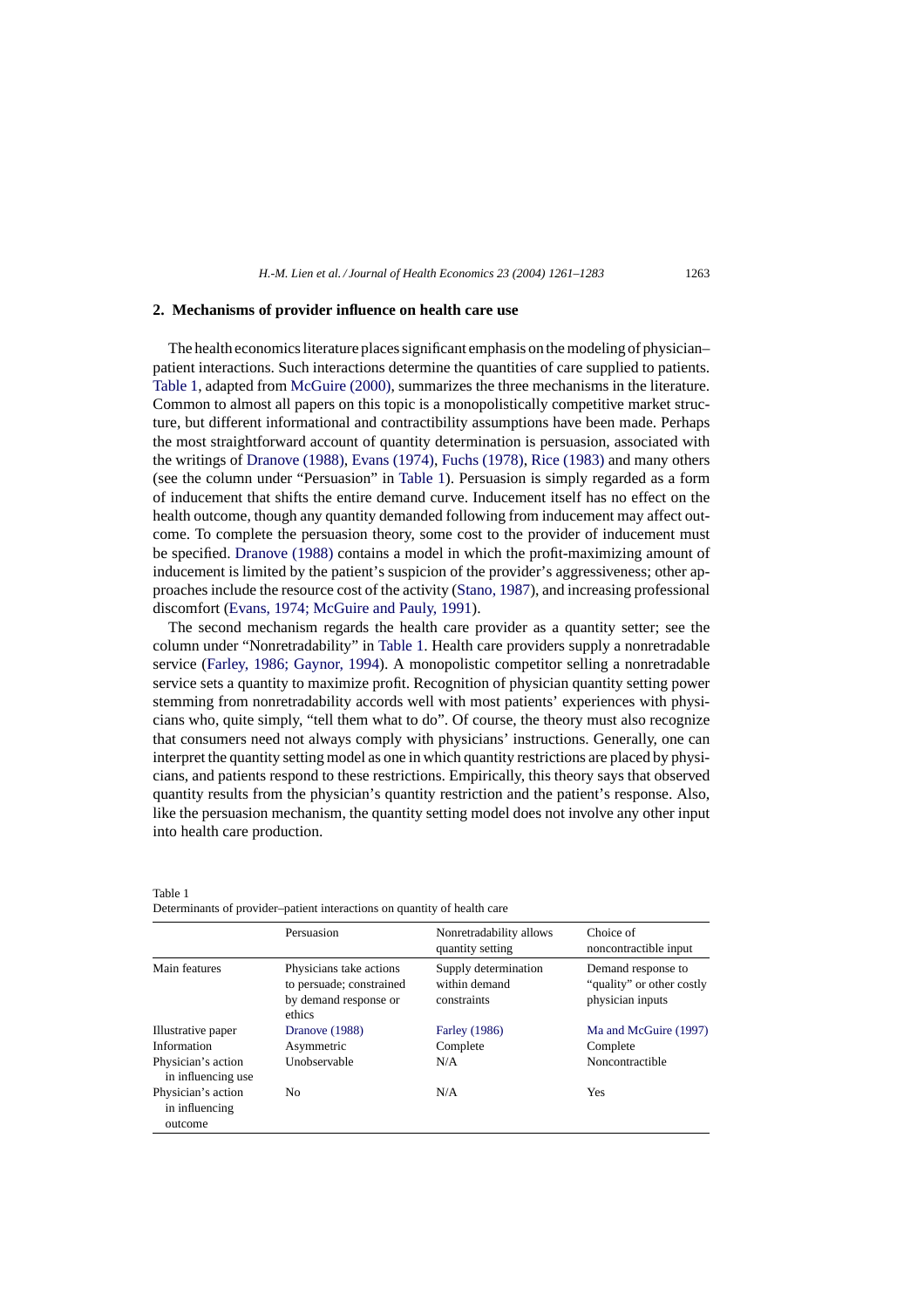The third mechanism posits that a physician supplies a noncontractible input in health production; this is additional to other measurable quantities of treatments such as days, visits, or tests. This noncontractible input can be regarded as quality, such as the time and effort with which the physician tailors the treatment to the patient's needs, or the physician's care in delivering services. For our purpose, the important aspect of quality is that it affects health outcomes as well as the patient's behavior. Knowing a physician's quality, a patient will respond by demanding more or less care, depending on the productive relationship between the two inputs. [Ma and McGuire \(1997\)](#page-22-0) developed such a theory. That paper models patient–physician interaction symmetrically—one input (quality) is chosen by the physician, another (quantity) by the patient. Notably, effort, a productive input, affects health outcome.

In this section, we develop a general model which yields each of the above three mechanisms as special cases. Each special case generates an empirical hypothesis, which we will test with our data. Our model generalizes [Ma and McGuire \(1997\)](#page-22-0) in several directions. First, the possibility of persuasion is added. Second, we explicitly model provider quantity setting by a limit on utilization. Third, the provider does not know patients' preferences with certainty.

We begin with the patient's utility function:  $\theta U(q, e) - p_d q$ , where  $\theta U$  is the patient's benefit of receiving treatment quantity *q* when either the physician's amount of persuasion or quality is *e*. (So for the moment, *e* represents either persuasion or quality.) The parameter  $\theta$  can be regarded as the patient's "type," its value being known only to the patient. The physician only knows that  $\theta$  follows the distribution function *F* with density *f*. The fee that the patient pays per unit of  $q$  is  $p_d$ .

Given *e*, a patient responds by choosing the optimal quantity. A patient with parameter  $\theta$ picks *q* to solve:

$$
\max_{q} \theta U(q, e) - p_{\rm d}q. \tag{1}
$$

The optimal quantity satisfies the first-order condition:

$$
\theta \frac{\partial U(q, e)}{\partial q} = p_{\rm d}.\tag{2}
$$

From (2), a patient's quantity choice is affected by  $\theta$  and  $e$ . Let the optimal quantity be  $q(\theta)$ , *e*). The comparative statics with respect to *q* can be obtained by the total differentiation<sup>1</sup> of (2):

$$
U_q(q,e) d\theta + \theta [U_{qq}(q,e) dq + U_{qe}(q,e) de] = dp_d.
$$

Setting  $dp_d = 0$ , we obtain:

$$
\frac{\partial q}{\partial \theta} = -\frac{U_q(q, e)}{\theta U_{qq}(q, e)} > 0, \qquad \frac{\partial q}{\partial e} = -\frac{U_{qe}(q, e)}{U_{qq}(q, e)}.
$$

If  $U_{ae}(q, e) > 0$  (input complementarity), then  $\partial q/\partial e > 0$ . This implies that a patient selects a higher treatment quantity when the physician uses the higher effort or persuasion level.

<sup>&</sup>lt;sup>1</sup> Subscripts of functions denote their partial derivatives.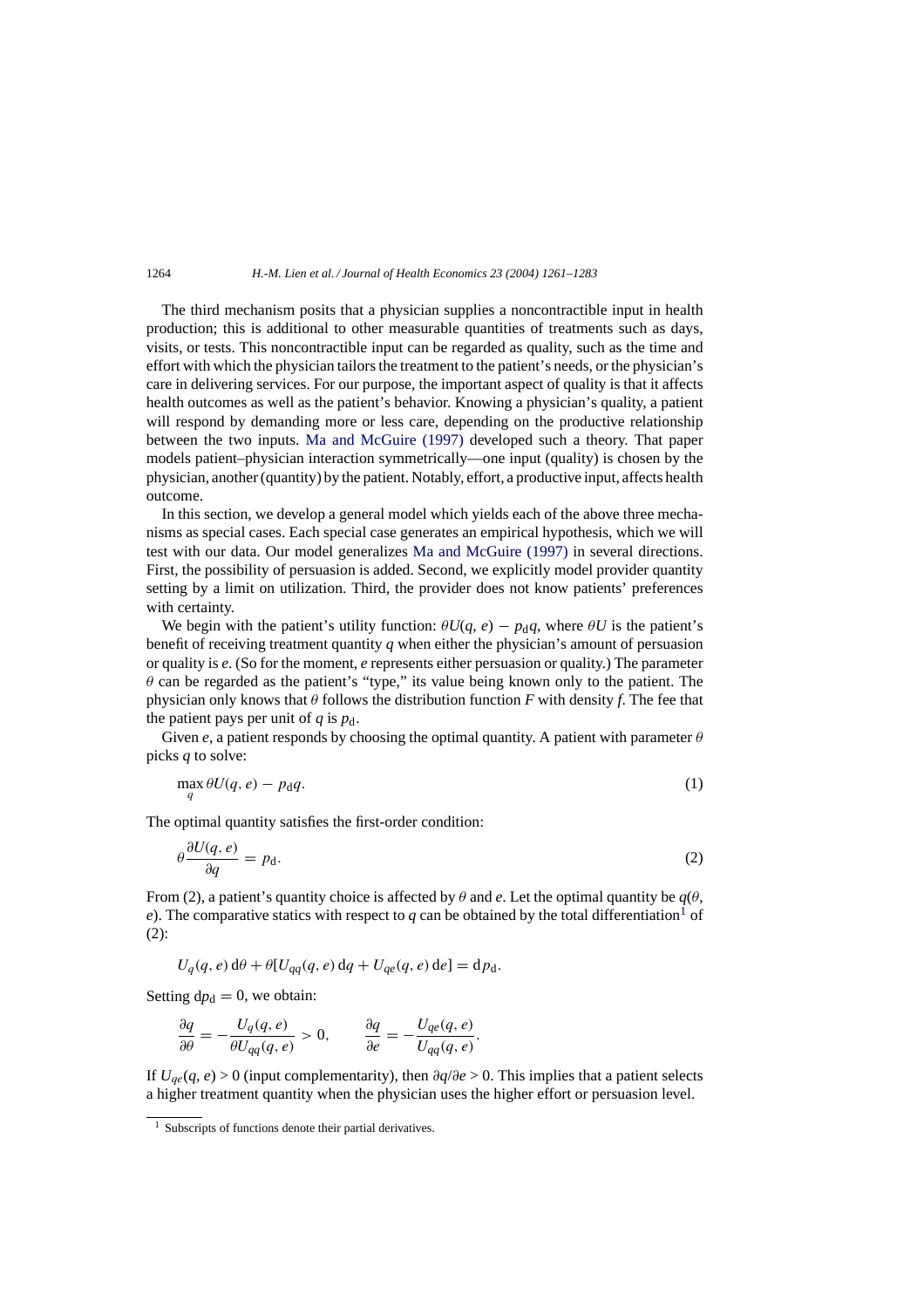The physician is assumed to maximize her expected profit, the expectation being taken over the patient's preference parameter  $\theta$ . The provider selects effort or persuasion to affect the patient's demand, along with a quantity ceiling that restricts the maximum quantity of care a patient can receive. The extensive form of the game is described as follows. In the first stage, knowing only the distribution function  $F(\theta)$ , the physician picks an effort or persuasion level *e* as well as a quantity ceiling *Q*. In the second stage, the patient observes  $Q, \theta$ , and *e*, and picks quantity *q*, where  $q \leq Q$ .

Consider the second stage when the patient must choose a quantity. Given *e*, suppose the patient's choice is given by the maximization of (1). If that yields a solution higher than *Q*, then *Q* will be the actual quantity. Otherwise, it will be given by (2). From (2), given *Q* and *e*, there exists a  $\Theta$  such that  $q(\theta, e) < O$  if and only if  $\theta < \Theta$ , or  $q(\Theta, e) = O$ . Given *e*, a choice of a ceiling,  $Q$ , is equivalent to a choice of  $\Theta$ .

Let  $p_s$  be the price that a physician receives per unit of quantity, and  $C(q, e)$  the physician's cost function when *q* units of quantity and *e* units of effort or persuasion are used. The physician's expected profit is

$$
\Pi(q, e, \Theta) \equiv \int_0^{\Theta} [p_s q(\theta, e) - C(q(\theta, e), e)] \, dF(\theta) \n+ [1 - F(\Theta)][p_s q(\Theta, e) - C(q(\Theta, e), e)].
$$
\n(3)

For those patients with  $\theta$  below  $\Theta$ , the quantity ceiling does not bind, and the profit is given by the integrand of the first term of (3); for  $\theta$  above  $\Theta$ , the quantity ceiling binds, and the last term in (3) is the profit. The physician picks *e* and Θ to maximize (3) subject to (2) for  $\theta \leq \Theta$ . The first-order conditions are

$$
\frac{\partial \Pi}{\partial \Theta} = (p_s - C_q(Q, e))[1 - F(\Theta)] \frac{\partial q(\Theta, e)}{\partial \theta} = 0 \tag{4}
$$

$$
\frac{\partial \Pi}{\partial e} = \int_0^{\Theta} (p_s q_e - C_e - C_q q_e) \, dF(\theta) + [1 - F(\Theta)] [p_s q_e(\Theta, e) - C_e - C_q q_e(\Theta, e)]
$$

$$
= \int_0^{\Theta} (p_s q_e - C_e - C_q q_e) \, dF(\theta) - [1 - F(\Theta)] C_e = 0,
$$
(5)

where the second equality of (5) follows from (4). The first-order condition (4) shows why a physician would set a quantity limit. When the value of  $\theta$  is high, the patient demands a large quantity of care. The marginal cost function, however, is increasing and convex. For some given price  $p_s$  the physician will make a loss for those patients who have high values of  $\theta$ . Installing a quantity limit avoids these losses. In fact (4) simply says the marginal cost at the quantity limit  $Q$  is exactly equal to the physician's price  $p_s$ .

In the general model, the equilibrium quantity is a result of the patient's choice or the physician's quantity limit. In each case, the equilibrium quantity is a function of the patient's and physician's prices,  $p_d$  and  $p_s$ , as are the equilibrium effort *e* and the quantity limit *Q*. Two special cases of the general model will correspond, respectively, to pure quantity setting and pure effort–persuasion theories of health care utilization.

For pure quantity setting, the utility function *U* is assumed to be independent of *e* so that the demand function *q* only depends on  $\theta$  and price  $p_d$ . Then the equilibrium quantity limit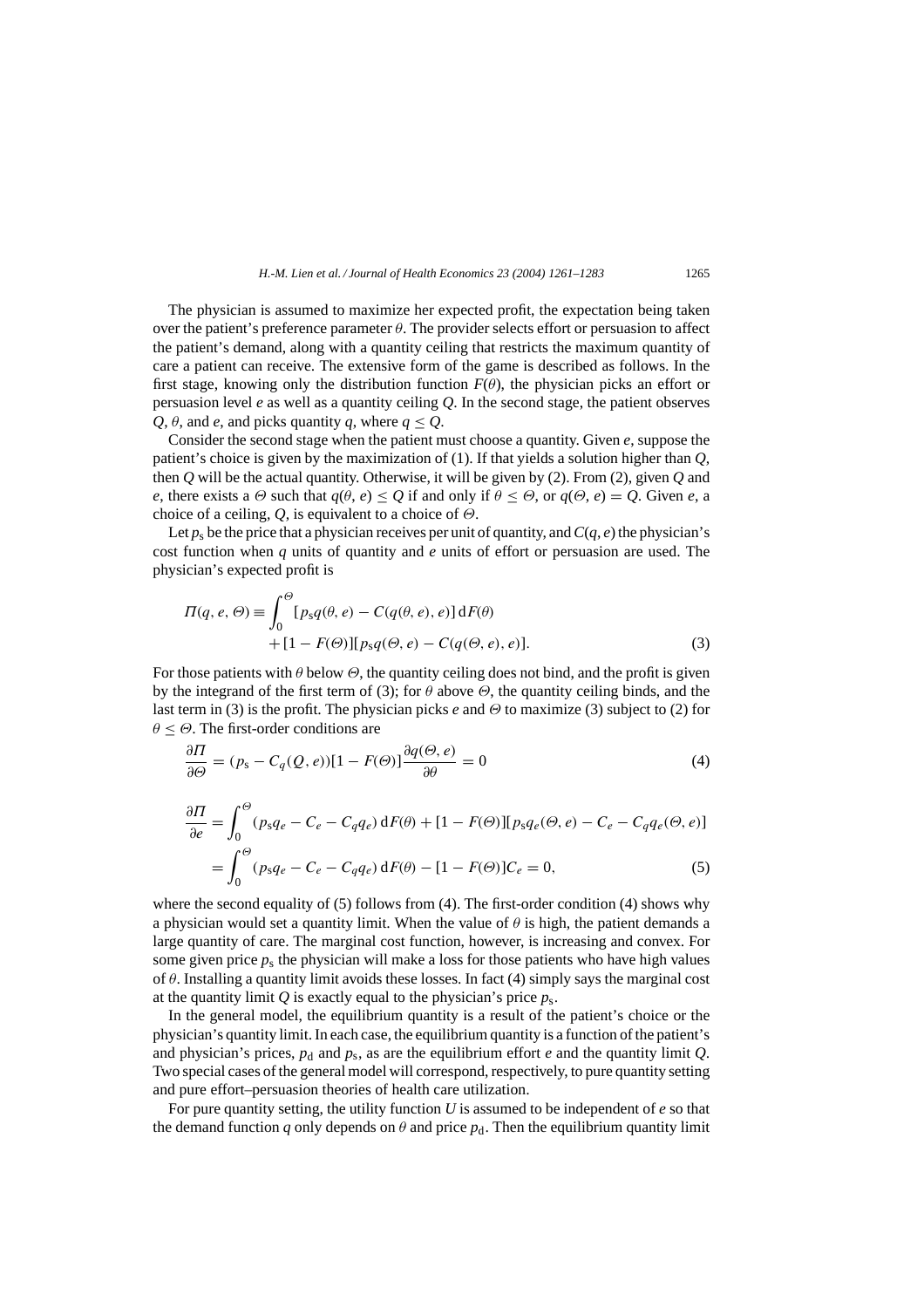<span id="page-5-0"></span>will be  $p_s = C_q(Q)$ . The equilibrium quantity limit *Q* will only depend on  $p_s$ , not on  $p_d$ . Also, when the quantity limit does not bind, for those consumers with low values of  $\theta$ , the equilibrium quantity will be given by  $\theta U_q(q) = p_d$ . We summarize the dichotomy by the following result.

**Proposition 1** (Absent effort or persuasion). *In the pure quantity setting model, (i) when the quantity of treatment is less than the ceiling set by the physician, quantity is a function of the patient's price*  $p_d$  *but not the physician's price*  $p_s$ *; (ii) the physician's quantity ceiling is a function of*  $p_s$  *but not*  $p_d$ *.* 

Next, we consider pure effort or persuasion. In the general model, the quantity ceiling is chosen to limit demands of patients with high values of  $\theta$ . The pure effort–persuasion model can therefore be thought as a case in which *Q* is set at an arbitrarily high level: the physician must accept any quantity demanded by the patient. In this case, the second term in (3) vanishes and the equilibrium effort or persuasion will be given by the following first-order condition:

$$
\int_0^\infty (p_s q_e - C_e - C_q q_e) \, \mathrm{d}F(\theta) = 0. \tag{6}
$$

The equilibrium effort depends on  $p_s$  directly, and indirectly on  $p_d$  through the demand function (2). In turn, the equilibrium quantity depends on both  $p_s$  and  $p_d$ .

**Proposition 2** (Absent quantity ceiling). *In the pure effort–persuasion model, quantity is a function of both patient's and physician's prices, p*<sup>s</sup> *and p*d*.*

The above propositions will be used for empirical tests of the pure quantity and pure effort–persuasion models. We now propose a method to distinguish between quality and persuasion. To accommodate the presence of both (unproductive) persuasion and (productive) effort, we expand the patient's subjective benefit function to  $U(H(q, \hat{e}), \tilde{e})$ , where *H* denotes a patient's health, and is a function of quantity of health care *q* and productive effort,  $\hat{e}$ . Subjective benefit also depends on a physician action,  $\tilde{e}$ , the persuasive activity that affects patient's demand but not health. We observe measures of health in our data, allowing us to see if the physician action influencing demand works through or independently of a health effect. We test the special case of our model in which *H* is a function only of *q*, not  $\hat{e}$ . This corresponds to a pure persuasion model. We now state:

**Proposition 3** (Effort versus Persuasion). *In a pure persuasion model, health outcomes are unaffected by inducement, which depends on patient's and physician's prices,*  $p_s$  *and*  $p_d$ *. After effects from quantities are controlled for, health outcomes do not depend on prices in the pure persuasion model.*

#### **3. Estimation strategy**

In this section we use Propositions 1–3 for empirical tests. Our data contain several special features. First, as in many health care data sets, prices paid by clients are not necessarily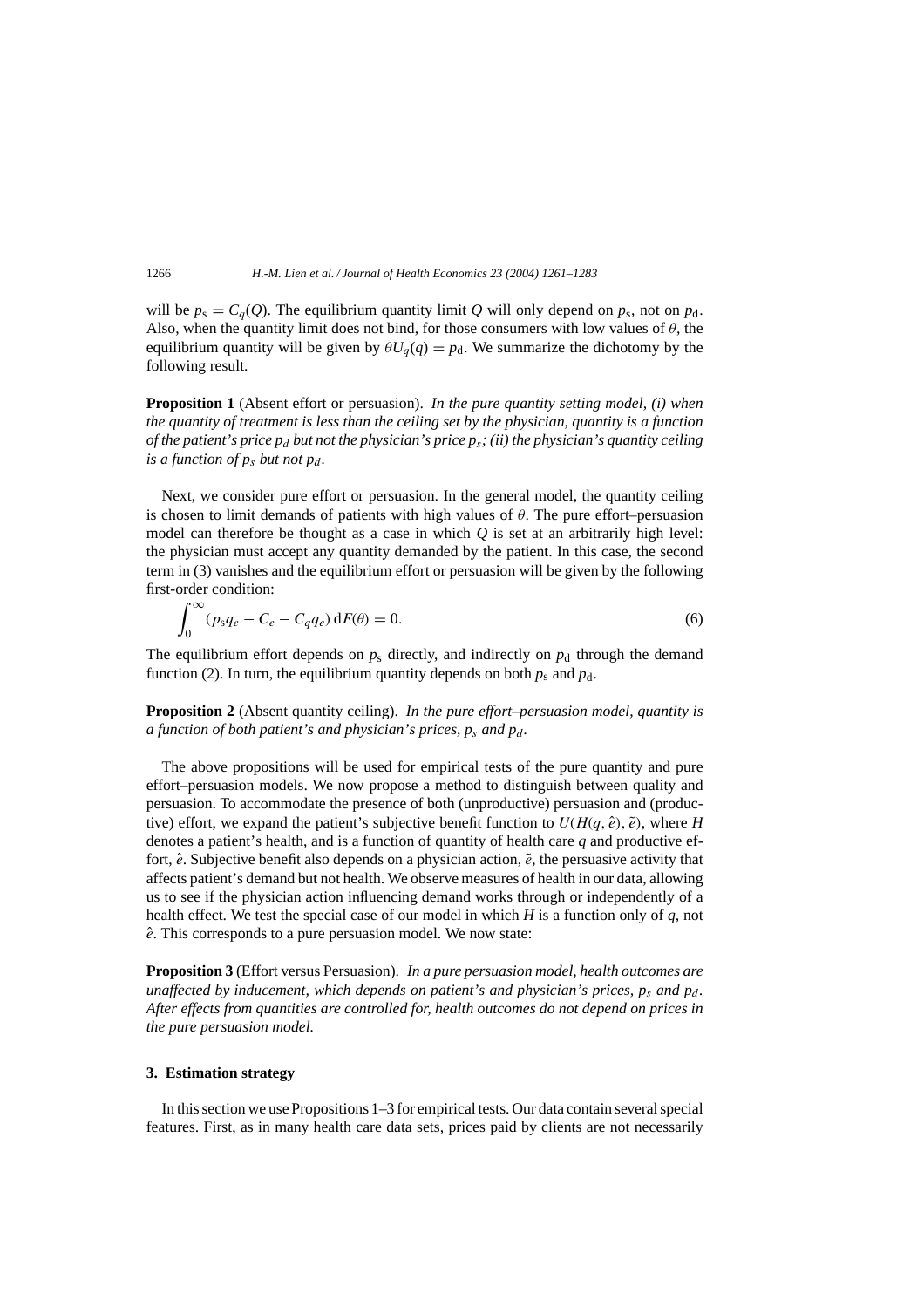<span id="page-6-0"></span>equal to those received by providers, due to insurance and reimbursement practices. As a result, we can separately identify demand and supply prices. Second, our data contain information about whose decision it was to end treatment for alcohol abuse. The client may "quit," or the provider may stop the episode by calling it "complete." Using this information we say that the provider's quantity limit is binding, if and only if, an episode is complete. Finally, our data include information on health outcomes. This information enables us to test whether the provider's action is persuasion or effort.

## *3.1. The general specification*

We begin with an empirical specification of the general model. Let *q* denote the quantity demanded by a client;  $Q$ , the quantity limit set by the provider. Let  $q^*$  be the observed quantity. Given that  $q^*$  is selectively observed, the reduced form model can be described by the disequilibrium model in the literature, $2$  such as:

$$
q = Xd \betad + \deltad pd + \gammad ps + \mud,
$$
\n(7)

$$
Q = Xs \betas + \deltas pd + \gammas ps + \mus,
$$
\n(8)

$$
q^* = iq + (1 - j)Q, \quad j = I(q \le Q), \tag{9}
$$

where  $I(\cdot)$  equals to one if the event in the bracket is true and zero otherwise. Eqs. (7) and (8) describe a client's demand and a provider's limit, respectively. Both a client's demand (*q*) and the provider's limit (*Q*) are functions of the supply price and the demand price in the general model. The vector  $X_d$  represents factors influencing a client's demand, such as income, health and demographic variables, and  $\mu_d$  is an error term that denotes unobserved client characteristics. Likewise, the vector *X*<sup>s</sup> represents factors affecting a provider's limit and  $\mu_s$  is an error term that captures unmeasured provider features. Because the provider may set the limit based on a patient's observed characteristics, *X*<sup>s</sup> may contain elements of  $X_d$ . In addition,  $\mu_d$  and  $\mu_s$  may be correlated if the provider's limit is chosen according to some unobserved demand characteristics. Finally, Eq. (9) says that the observed quantity *q*∗ is either a client's demand or a provider's limit, depending on *j*; the indicator *j* equals to one if *Q* is no less than *q* and zero otherwise. Notice that the data contain information on the indicator *j*. Thus, for each client we know exactly whether the observed quantity is a provider's limit or a client's demand.

The system of Eqs. (7)–(9) assumes a static perspective on treatment: *q* and *Q* are both chosen independently at the beginning of a course of treatment. In practice, the assumption may be problematic since the two decisions could affect one another. For instance, a client may choose his demand according to the provider's quantity limit. To adapt the model for our setting, we allow *q* and *Q* to have some relations: the client chooses the doctor's limit *Q* when it is not much bigger than *q*. Specifically, we modify Eq. (9) to

$$
q^* = iq + (1 - j)Q, \quad j = \begin{cases} 1 & \text{if } q \le Q - \alpha + \varepsilon \\ 0 & \text{otherwise} \end{cases} . \tag{10}
$$

 $2$  For the detailed discussion on the disequilibrium model, see [Maddala \(1983\)](#page-22-0) for a review.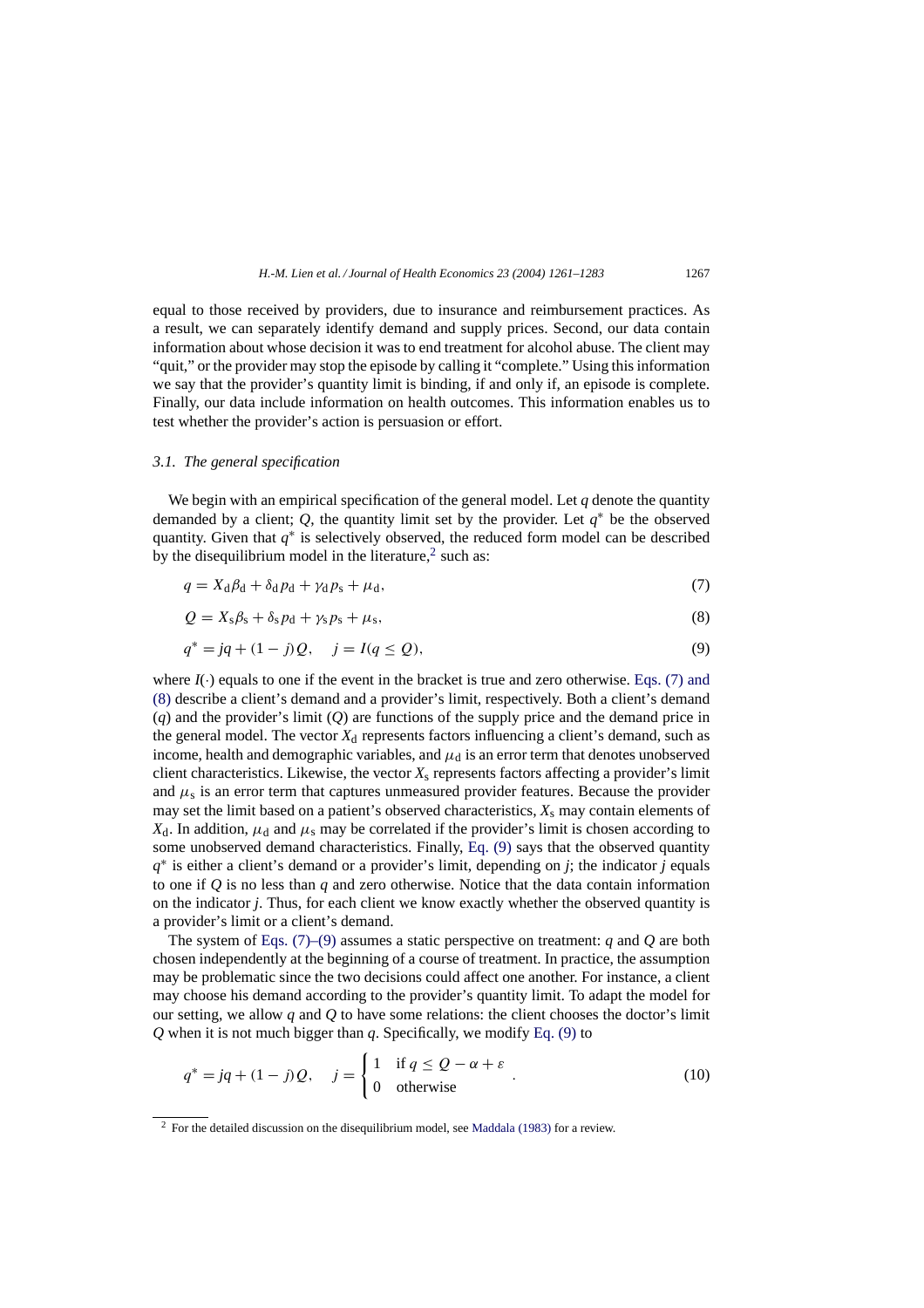The parameter  $\alpha$  is positive, and  $\varepsilon$  a random error with zero mean. [Eq. \(10\)](#page-6-0) says that on average whenever the client's desired demand is within  $\alpha$  units of the provider's limit, he revises his demand upward and accepts the provider's limit.

Assume that  $\mu_d$  and  $\mu_s$  are jointly normal with zero means, standard deviations  $\sigma_d$  and  $\sigma_s$ , respectively, and correlation  $\rho$ . Assume also that  $\varepsilon$  is normally distributed with a zero mean, standard deviation  $\sigma_{\varepsilon}$ , but uncorrelated with either  $\mu_{d}$  or  $\mu_{s}$ . The likelihood function for a client whose observed health care use is  $q^*$ , and the indicator *j* can be expressed as

$$
\ln f(q^*, j)
$$
\n
$$
= j \left[ \ln \phi \left( \frac{q^* - X_d \beta_d - \delta_d p_d - \gamma_d p_s}{\sigma_d} \right) - \ln \sigma_d \right.
$$
\n
$$
+ \ln \phi \left( \frac{(\rho \sigma_d / \sigma_s)(q^* - X_d \beta_d - \delta_d p_d - \gamma_d p_s) - \alpha - (q^* - X_s \beta_s - \delta_s p_d - \gamma_s p_s)}{\sqrt{\sigma_s^2 (1 - \rho^2) + \sigma_\varepsilon^2}} \right) \right]
$$
\n
$$
+ (1 - j) \left[ \ln \phi \left( \frac{q^* - X_s \beta_s - \delta_s p_d - \gamma_s p_s}{\sigma_s} \right) - \ln \sigma_s \right.
$$
\n
$$
+ \ln \phi \left( \frac{(\rho \sigma_s / \sigma_d)(q^* - X_s \beta_s - \delta_s p_d - \gamma_s p_s) + \alpha - (q^* - X_d \beta_d - \delta_d p_d - \gamma_d p_s}{\sqrt{\sigma_d^2 (1 - \rho^2) + \sigma_\varepsilon^2}} \right) \right]
$$
\n(11)

where  $\phi$  and  $\Phi$  are the density and cumulative density functions of the standard normal distribution, respectively. The exact variables used in the estimation are specified below.

#### *3.2. Do providers use effort or persuasion?*

We use [Proposition 1](#page-5-0) to test for the presence of effort or persuasion (for now we do not distinguish between them). Under a quantity ceiling restriction, [Eqs. \(7\)–\(9\)](#page-6-0) reduce to

$$
q = \beta_d X_d + \delta_d p_d + \mu_d,\tag{12}
$$

$$
Q = \beta_s X_s + \gamma_s p_s + \mu_s,\tag{13}
$$

$$
q^* = iq + (1 - j)Q,
$$
\n(14)

where the indicator *j* is defined by (10). Recall that  $p_s$  and  $p_d$  are included in [Eqs. \(7\) and](#page-6-0) [\(8\)](#page-6-0) because of the provider's endogenous effort or persuasion. Without effort or persuasion, *q* does not depend on  $p_s$ ; nor does *Q* on  $p_d$ . The joint restriction  $\delta_s = \gamma_d = 0$  is therefore used for testing the presence of effort or persuasion.

## *3.3. Do providers set a quantity ceiling?*

We use [Proposition 2](#page-5-0) to test for the presence of a quantity limit. Under pure effort– persuasion restriction, the quantity limit *Q* is set to be above of all patients' demands. As a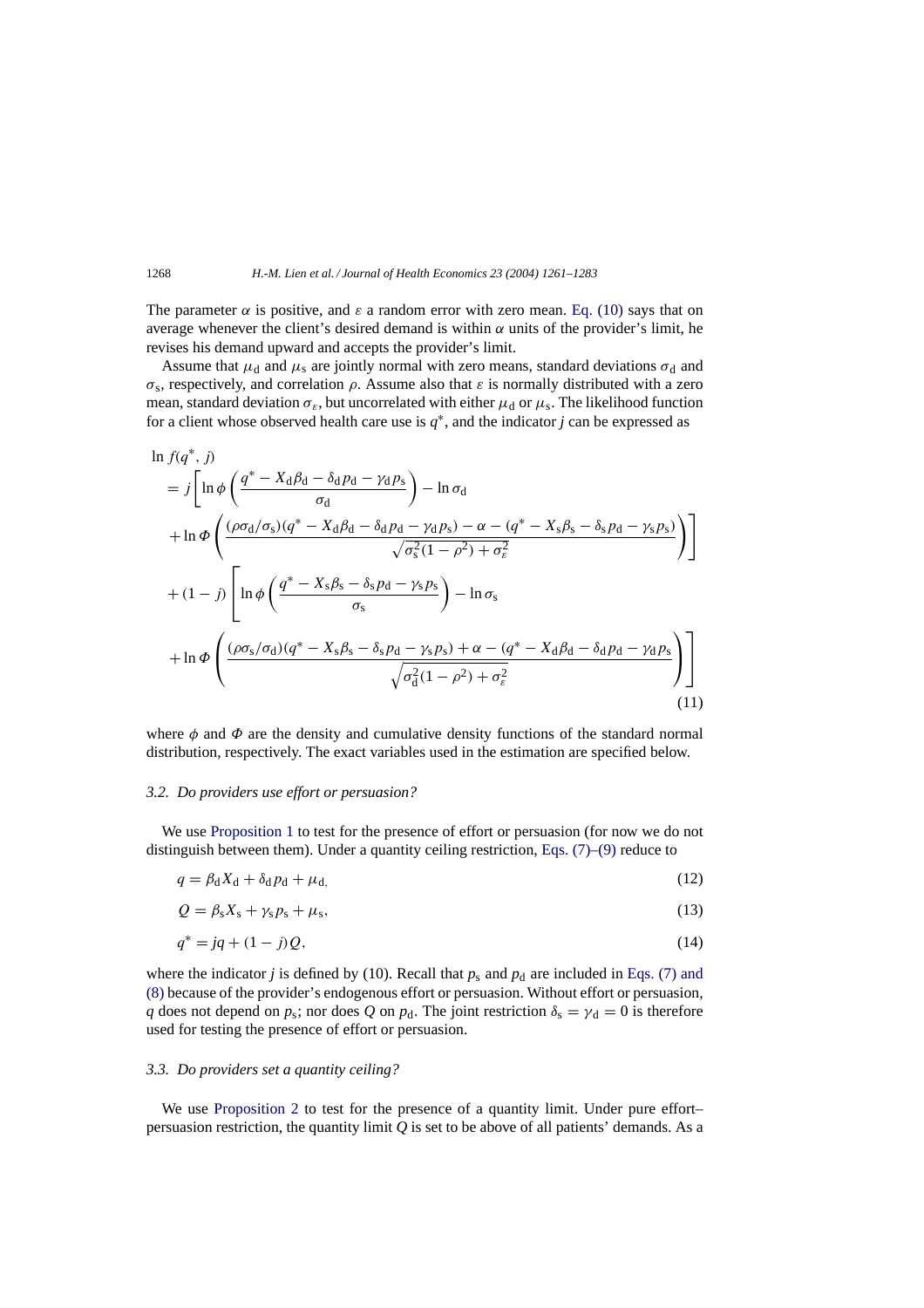result, the observed quantity is always a client's demand and can be fully captured by the regressors in (7). Formally, under pure effort or persuasion, [Eqs. \(7\)–\(9\)](#page-6-0) simply have *q*∗  $= q$ , and reduce to

$$
q^* = X_d \beta_d + \delta_d p_d + \gamma_d p_s + \mu_d. \tag{15}
$$

There are a number of ways to test for the presence of a quantity limit. The simplest way is to use the indicator function. [Proposition 2](#page-5-0) restricts  $q^*$  to be  $q$  and  $j$  in (10) to 1. Hence, the presence of a quantity limit can be tested by checking the proportion of clients whose demands are constrained. As will show later in the data, about 40% of clients' demands are limited, strongly supporting the presence of a quantity limit.

The above method, though straightforward, relies heavily on the quality of separation indicator. A more conservative way is to check whether  $q^*$  can be fully explained by the demand equation. Rewrite (15) as

$$
q^* = X_d \beta_d + \delta_d p_d + \gamma_d p_s + \tau \hat{q}_g + \mu_d,
$$

where  $\hat{q}_g$  denotes the predicted quantity from the general model. The coefficient  $\tau$  is expected to be one under the general model. In pure effort–persuasion restriction, however,  $\tau$  would equal zero since the regressors in (7) fully explain *q*∗.

Lastly, the quantity ceiling restriction can also be tested by comparing the likelihood value of the general model with that of the one with an arbitrary large *Q*. Because the likelihood function consists of both *j* and *q*∗, this method can be thought as a combination of the above two methods. Nevertheless, the statistical power of the test depends on the chosen value of *Q*. To be conservative, we choose the value of *Q* that minimizes the likelihood function of (11), and then use that likelihood value for empirical tests. Hence, [Proposition 2](#page-5-0) is tested by the constraint:  $\beta_s = \delta_s = \gamma_s = 0$  (except for the constant term in  $X_s$ ).

#### *3.4. Do providers use effort?*

We use [Proposition 3](#page-5-0) to test for the presence of effort. To derive a testable hypothesis, we need to specify the health production function. Let  $H_1$  and  $H_0$  denote a client's health at admission and discharge, respectively. A client's health outcome  $H_1$  is specified as a linear combination of a client's health at admission  $(H_0)$ , personal characteristics  $(X_d)$ , health care use  $(q^*)$ , and effort or persuasion (*e*), namely,<sup>3</sup>

$$
H_1 = \alpha_0 H_0 + \alpha_{1d} X_d + \alpha_2 q^* + \alpha_3 e + \eta_h, \tag{16}
$$

where  $\eta_h$  denotes a random error. The above specification allows *e* to affect  $H_1$  directly or indirectly through *q*∗. [Proposition 3](#page-5-0) says that conditional on *q*∗, *H*<sup>1</sup> is unaffected by persuasion.

Neither effort or persuasion is observed. To complete the estimation, we use the supply price as a proxy for *e*. Under pure persuasion, [Proposition 3](#page-5-0) implies that  $\alpha_3 = 0$ .

<sup>&</sup>lt;sup>3</sup> Our specification of treatment production function is similar to [Lu and McGuire \(2002\),](#page-22-0) except that they excluded effort as an input in the production function.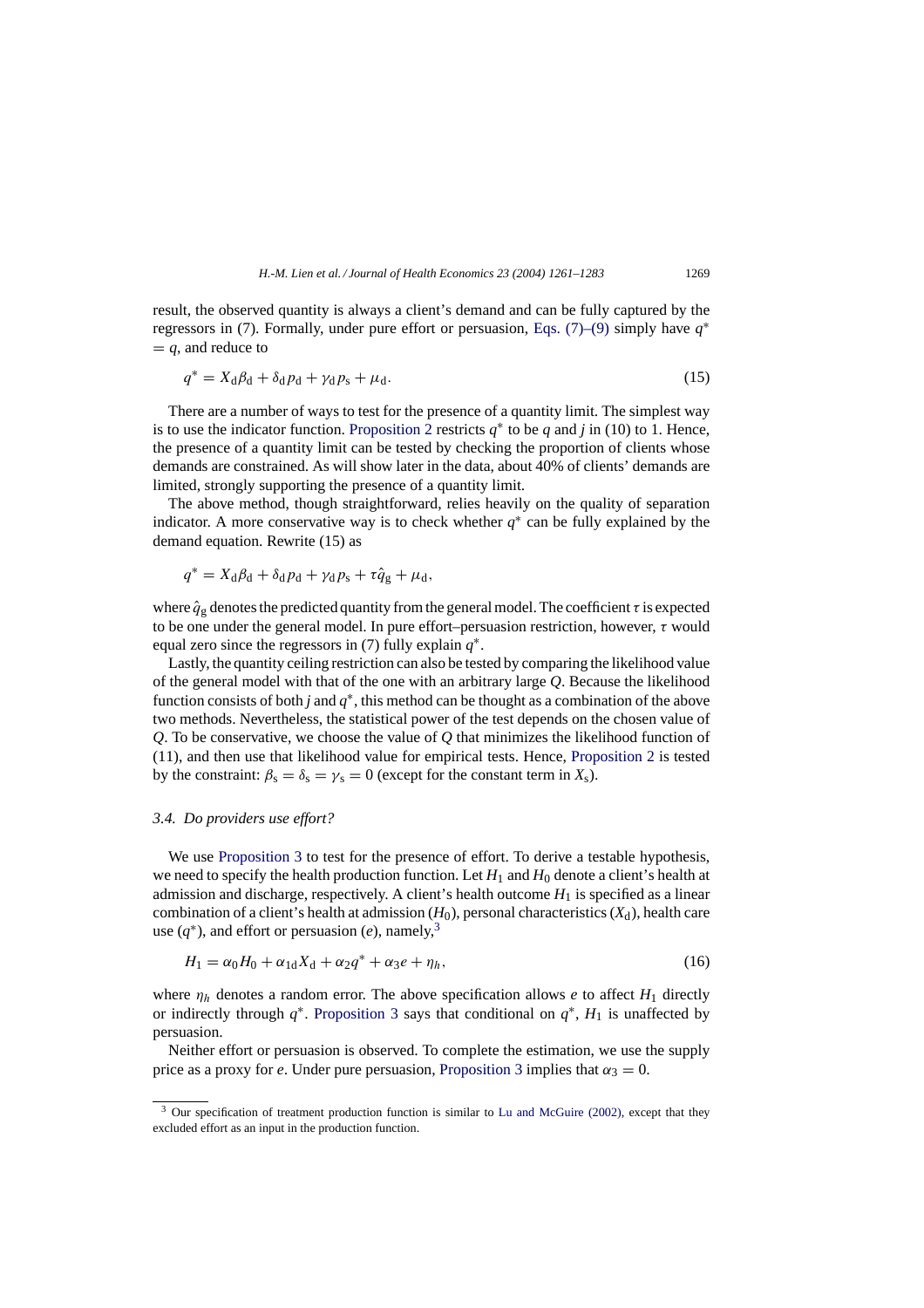## <span id="page-9-0"></span>**4. The data**

Our data source is the Maine Addiction Treatment System (MATS). The data describe people receiving substance abuse treatment at any publicly funded facility in Maine. About 1% of Maine's 1.2 millions residents have contact with a public substance abuse agency in a year ([Lu and McGuire, 2002\).](#page-22-0) A large portion of the service costs of substance abuse clients are funded by the state regulatory agency,<sup>4</sup> the Office of Substance Abuse (OSA).<sup>5</sup> For evaluation purposes, each agency receiving OSA funds is required to report information for every treated episode. In total, MATS collected records of over 30,000 treatment episodes from 82 agencies, spanning the time between October 1990 and September 1995.<sup>6</sup>

MATS collects treatment information through standardized forms completed during personal interviews at admission and discharge.<sup>7</sup> The admission form covers extensive questions about a client's background, such as demographics, income, employment and legal status, as well as an initial assessment of a client's health status. The discharge form contains comprehensive information on services provided in an episode, including providers, expected payment sources, delivered services (types of treatment, number of visits, etc.), along with an assessment of a client's health condition at that time. In particular, the discharge form records which party decided to terminate the treatment episode. We regard quantity as the provider's limit if and only if a provider says that a client has completed treatment. Because of the abundant information in the data set, MATS has been used by [Lu](#page-22-0) [and McGuire \(2002\),](#page-22-0) [Machado \(2001\), a](#page-22-0)nd Ackerberg et al. (2001) for the study of treatment productivity, and by [Shen \(1999\)](#page-22-0) for the study of strategic risk selection by providers.

Our analysis focuses on outpatient treatment for alcohol abuse, the most prevalent form of treatment in MATS.<sup>8</sup> We further restrict the sample in a number of ways. First, due to institutional reasons, some clients in the data could not choose quantity.<sup>9</sup> We ignore these clients because their treatment behaviors are different from our model. Second, our analysis relies on the client's payment source to construct proxies for prices. Clients with no recorded payment sources in the data are therefore dropped. Finally, in order to control

<sup>4</sup> The total budgeted expenditure of the Office of Substance Abuse was \$10,085,716, or about \$8 per capita in 1995. Around 60% of total budget is used to finance treatment costs for indigent clients. Source: Office of Substance Abuse 1995 Data Book; State of Maine Budget Document, 1994–1995.

<sup>&</sup>lt;sup>5</sup> The Department of Human Service was the responsible agency prior to the creation of OSA. OSA was created in July 1990 as a branch of the State's Executive Department. After 1 July 1996, OSA was transferred to the Department of Mental Health, Mental Retardation, and Substance Abuse Service. OSA was responsible for allocating state and federal funds for substance abuse, and for contracting with agencies that provide substance abuse services.

<sup>6</sup> Our data actually contain MATS episodes over 7 years, from September 1989 to October 1996 (FY90–96). However, the data for FY90 and FY96 are truncated, resulting a much smaller number of episodes compared to other sample years. In addition, many episodes in these 2 years are incomplete due to truncation. The analysis therefore uses only data of treatment episodes between FY91 and FY95.

 $7$  OSA requires that a client to be interviewed either by his counselor, or by an experienced staff member in the agency.

 $8\text{ Of all alcohol abuse episodes in MATS, a half of them (54.5%) receive output treatment for alcohol abuse.}$ 

<sup>9</sup> We explicitly exclude patients who are (1) enrolled in Driver's Education and Evaluation Program (DEEP) (2) currently in jail (3) referred to other agencies or programs (e.g. for inpatient service) (4) deceased or moved away. DEEP are programs designed to prevent future offenses caused by drivers with problems of substance abuse. Enrollees in these programs may be required to attend a certain number of visits to recover their licenses.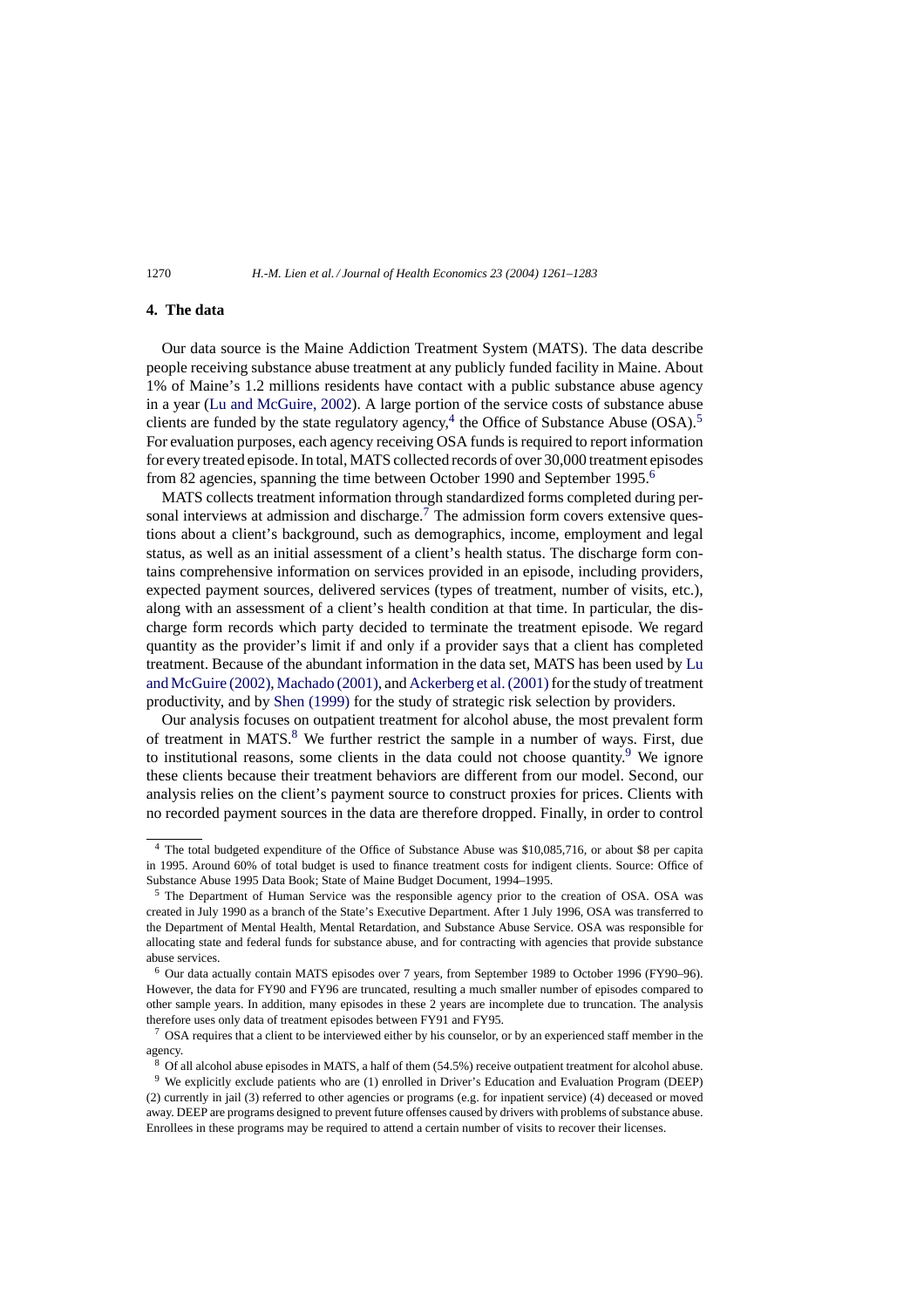|                            | Mean percent | Standard deviation | Median |
|----------------------------|--------------|--------------------|--------|
| Age (years)                | 33.2         | 10.7               | 32.2   |
| Education (years)          | 11.5         | 2.2                | 12.0   |
| Income (\$ per month)      | 928.3        | 875.8              | 500.0  |
| Male $(\%)$                | 69.9         |                    |        |
| Married (%)                | 21.7         |                    |        |
| Psych problem (%)          | 13.7         |                    |        |
| Legal involvement (%)      | 40.8         |                    |        |
| Employment                 |              |                    |        |
| Full-time (%)              | 28.6         |                    |        |
| Part-time (%)              | 9.8          |                    |        |
| Unemployed (%)             | 61.6         |                    |        |
| Reported frequency         |              |                    |        |
| Light $(\%)$               | 47.7         |                    |        |
| Moderate (%)               | 18.8         |                    |        |
| Intermediate (%)           | 24.1         |                    |        |
| Heavy $(\%)$               | 9.4          |                    |        |
| Clinical assessment        |              |                    |        |
| Causal $(\%)$              | 6.8          |                    |        |
| Life-style involved $(\%)$ | 23.5         |                    |        |
| Life-style dependent (%)   | 47.5         |                    |        |
| Dysfunctional (%)          | 22.2         |                    |        |
| Total observations         | 7615         |                    |        |

<span id="page-10-0"></span>Table 2 Basic characteristics for clients at admission

for agency fixed effects in the estimation, we only keep those agencies having at least 20 MATS episodes over the sample years. The remaining sample consists of 7615 episodes. Because MATS is collected on an episode basis, there are only 6778 unique clients. In what follows, to simplify discussion, we disregard the distinction between episodes and clients.

Table 2 reports the characteristics of clients included in  $X_d$ . The first set of characteristics consists of demographics of clients. 69.9% of clients are male and 78.3% are single, although 67.8% of single clients were married before. The average client is around 30 years old, with a high school diploma and a monthly household income of around \$900.<sup>10</sup> Among the clients, 28.6% have full-time jobs, 9.8% work part-time and the remaining 61.6% do not work at all, partly explaining the heterogeneity in the clients' monthly household incomes. Around 41% of clients have some legal involvement at admission, either being on probation or parole or waiting for a trial. Finally, 13.7% of clients have recognized psychiatric comorbidity at admission.

The second set of variables in  $X<sub>d</sub>$  are related to a client's initial health. We employ two kinds of measures of a client's health at admission. First, we construct four dummies from the client's reported frequency of alcohol usage at admission, and denote the client as

<sup>&</sup>lt;sup>10</sup> This is the average monthly income when income is known and stated by the patient and is less than \$9999.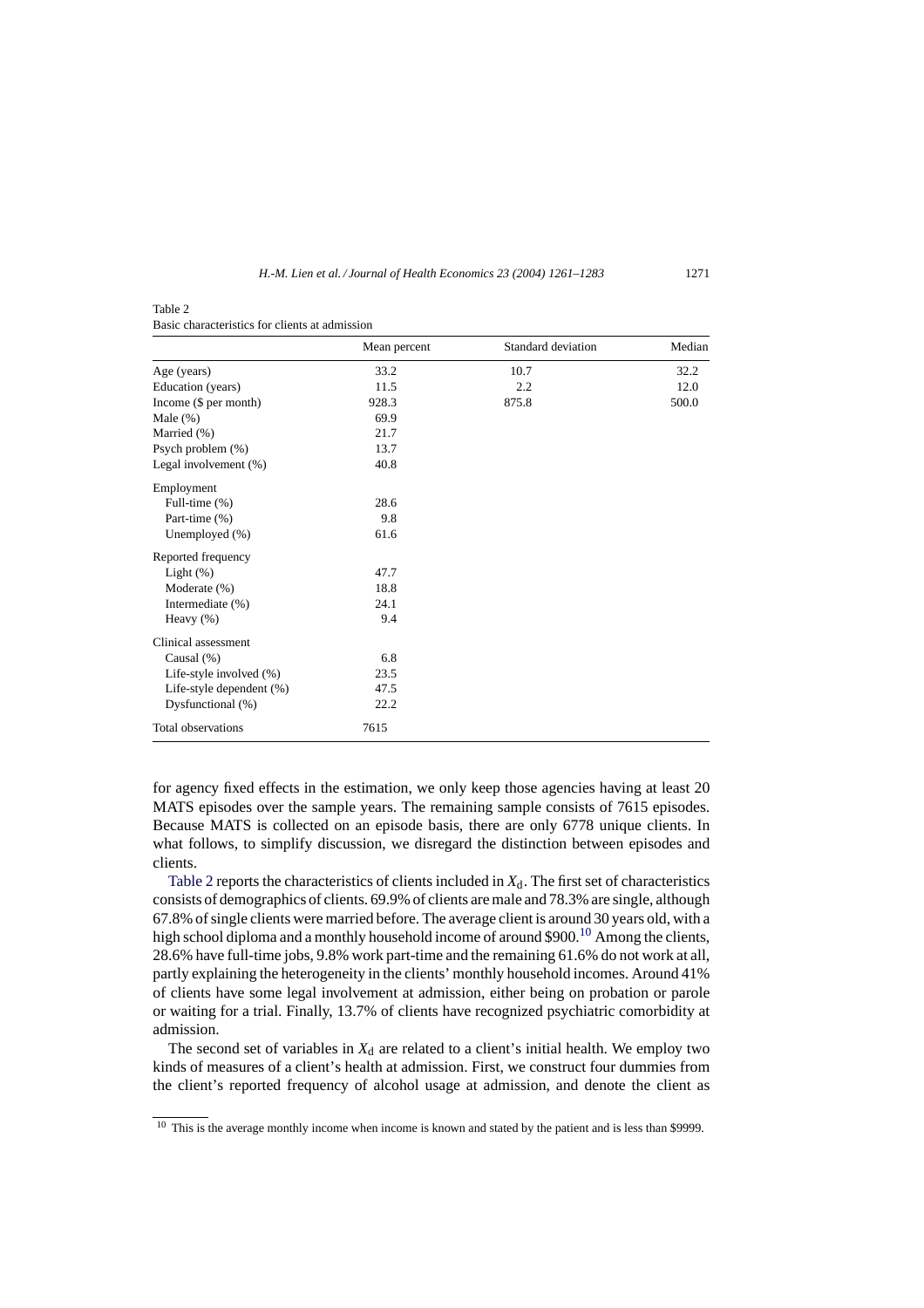Table 3 Payer status and prices of demand and supply

| Payer status | Demand price | Supply price |       |
|--------------|--------------|--------------|-------|
| <b>OSA</b>   | Low          | Low          | 21.9% |
| Medicaid     | Low          | High         | 29.4% |
| Self-Paid    | High         | Low          | 18.5% |
| Third Party  | High         | High         | 30.2% |

"light" if the client has been abstained from alcohol for over a month, "moderate" if his usage is less than once per week, "intermediate" if the usage is less than once per day, and "heavy" if the usage is even greater. Second, based on MATS's terminology, we construct dummies from the clinician's assessment of the severity of the client's health condition, indicating whether the client is a "causal," "life-style involved," "life-style dependent," or "dysfunctional" user, as assessed by the clinician. The summary statistics of these health variables are displayed in [Table 2. I](#page-10-0)n our sample, 18.8% of clients are moderate, 24.1% are intermediate and 9.4% are heavy users. By contrast, 23.5% are life-style involved, 47.5% are life-style dependent, and 22.2% are dysfunctional.

According to the client's primary expected payment source, we construct four different dummies for payers: "OSA," "Medicaid," "Self-Paid," and "Third Party," and present its distribution in Table 3.<sup>11</sup> About 22% of clients are primarily supported by OSA funds (OSA); 29.4% are covered either by Medicaid or Medicare programs (Medicaid); 30.2% have private insurances (Third Party), and 18.5% pay treatment costs out of their own resources (Self-Paid). Many clients who are classified as Self-Paid are also partially supported by OSA.

The exact price paid by clients and recorded by providers are not available in MATS. Nevertheless, the price a client pays and the fee a provider gets for treatment are mainly determined by the client's payer status. We thus use a client's payer status as a proxy for demand and supply prices. The ranking of supply and demand prices is shown in Table 3. Medicaid and OSA clients in general face a lower (zero) demand price. The provider receives a more generous reimbursement when clients are covered by Medicaid or private insurances. Because we only know relative prices, the demand or supply price is coded as 1 when it is "high" and 0 when it is "low".

Using payers as proxies of prices may introduce a selection problem because clients may choose payers according to their initial health. Although half of the clients in the sample cannot choose their payers (Medicaid or OSA), the other half (Third Party or Self-Paid) may have some choice. In addition, the agency may attempt to match clients of worse initial health with generous payers.<sup>12</sup> For instance, an agency may seek to enroll regular clients in Medicaid, and these clients may have larger health needs. To see if there is such a correlation between a client's payer and his health, we display in [Table 4](#page-12-0) the reported alcohol usage by payers. The severity indexes in [Table 4](#page-12-0) are almost identical across payers, though Medicaid

<sup>&</sup>lt;sup>11</sup> MATS reports a client's primary, secondary, and tertiary expected source of treatment payment. We use the primary source of payment to identify a client's payer group.

<sup>&</sup>lt;sup>12</sup> Clients need to meet certain criteria to be eligible for Medicaid programs. For OSA clients, their incomes also have to be below a certain threshold.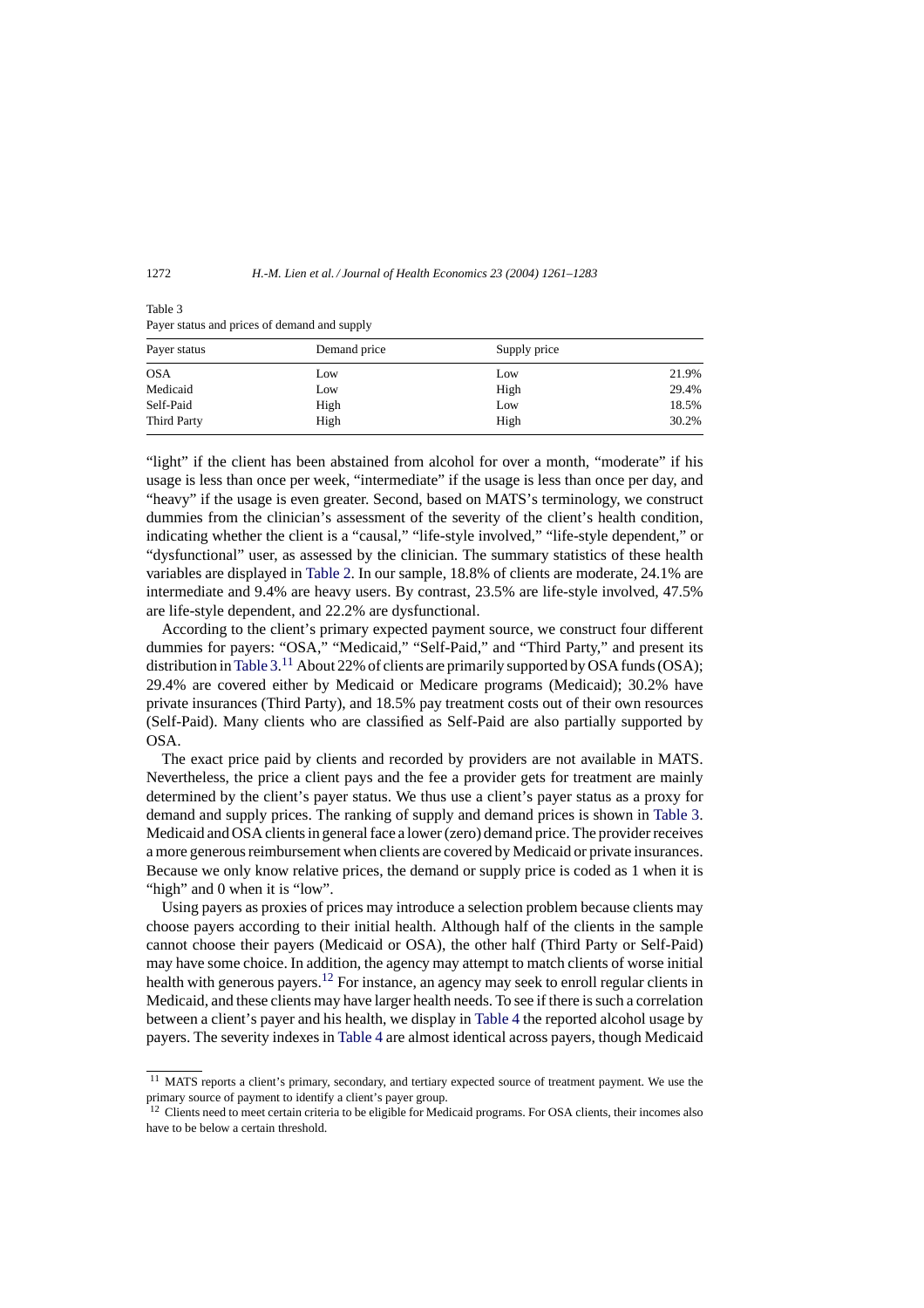|                 | Light | Moderate | Intermediate | Heavy |
|-----------------|-------|----------|--------------|-------|
| Admission       |       |          |              |       |
| OSA(%)          | 48.0  | 18.6     | 24.2         | 9.2   |
| Medicaid (%)    | 45.9  | 22.1     | 23.3         | 8.7   |
| Self-Paid (%)   | 52.7  | 15.9     | 22.5         | 8.9   |
| Third Party (%) | 42.0  | 18.5     | 28.1         | 11.4  |
| Discharge       |       |          |              |       |
| OSA(%)          | 73.2  | 12.5     | 10.7         | 3.6   |
| Medicaid (%)    | 68.4  | 16.9     | 11.1         | 3.6   |
| Self-Paid (%)   | 78.0  | 9.6      | 9.0          | 3.4   |
| Third Party (%) | 73.3  | 12.6     | 10.8         | 3.3   |

<span id="page-12-0"></span>Table 4 Payer status and reported frequency at admission and at discharge

Table 5

Payer status and health care use (visits)

|             | Completer $(Q)$ |        |      | Quitter $(q)$ |      | Total  |  |
|-------------|-----------------|--------|------|---------------|------|--------|--|
|             | Mean            | Median | Mean | Median        | Mean | Median |  |
| <b>OSA</b>  | 17.9            | 12     | 6.6  | 4             | 10.2 | 6      |  |
| Medicaid    | 27.4            | 18     | 9.5  | 5             | 15.2 | 7      |  |
| Self-Paid   | 17.8            | 14     | 7.5  | 4             | 12.2 | 7      |  |
| Third Party | 20.1            | 15     | 7.4  | 4             | 13.4 | 8      |  |
| Total       | 20.7            | 14     | 7.9  | 4             | 12.9 |        |  |

and Third Party clients have slightly worse severity. This implies that there is only a weak correlation between a client's health and his observed severity.<sup>13</sup>

Following the same usage groups, we measure a client's health outcome according to the reported frequency of alcohol usage at discharge. In MATS, an abstinent client falls in our "light" user category. As seen in Table 4, over 70% of clients are abstinent and less than 4% are still heavy users after treatment. We see at least a 20% increase in light users and a 6% decrease in heavy users, indicating an improvement in reported health.

We measure a client's health care use by the number of attended visits in an episode. Table 5 displays the mean and median of attended visits for complete (*q*) and incomplete episodes  $(0)$ . To show the relation between the health care use and demand or supply prices, we further separate them by the client's payer. The average number of attended visits is 20.7 for complete and 7.9 for incomplete episodes. Clearly, the number of attended visits is much higher for completers. Medicaid and Third Party clients, two groups with a high supply price, have more visits, especially for completed episodes. Also, the sample median is consistently lower than the average for quitters, completers and the entire sample: health care use is positively skewed.

<sup>&</sup>lt;sup>13</sup> We also check if there is a correlation between a client's clinical assessment and his payer. We find a similar pattern: Medicaid and Third Party clients have health slightly worse than the average.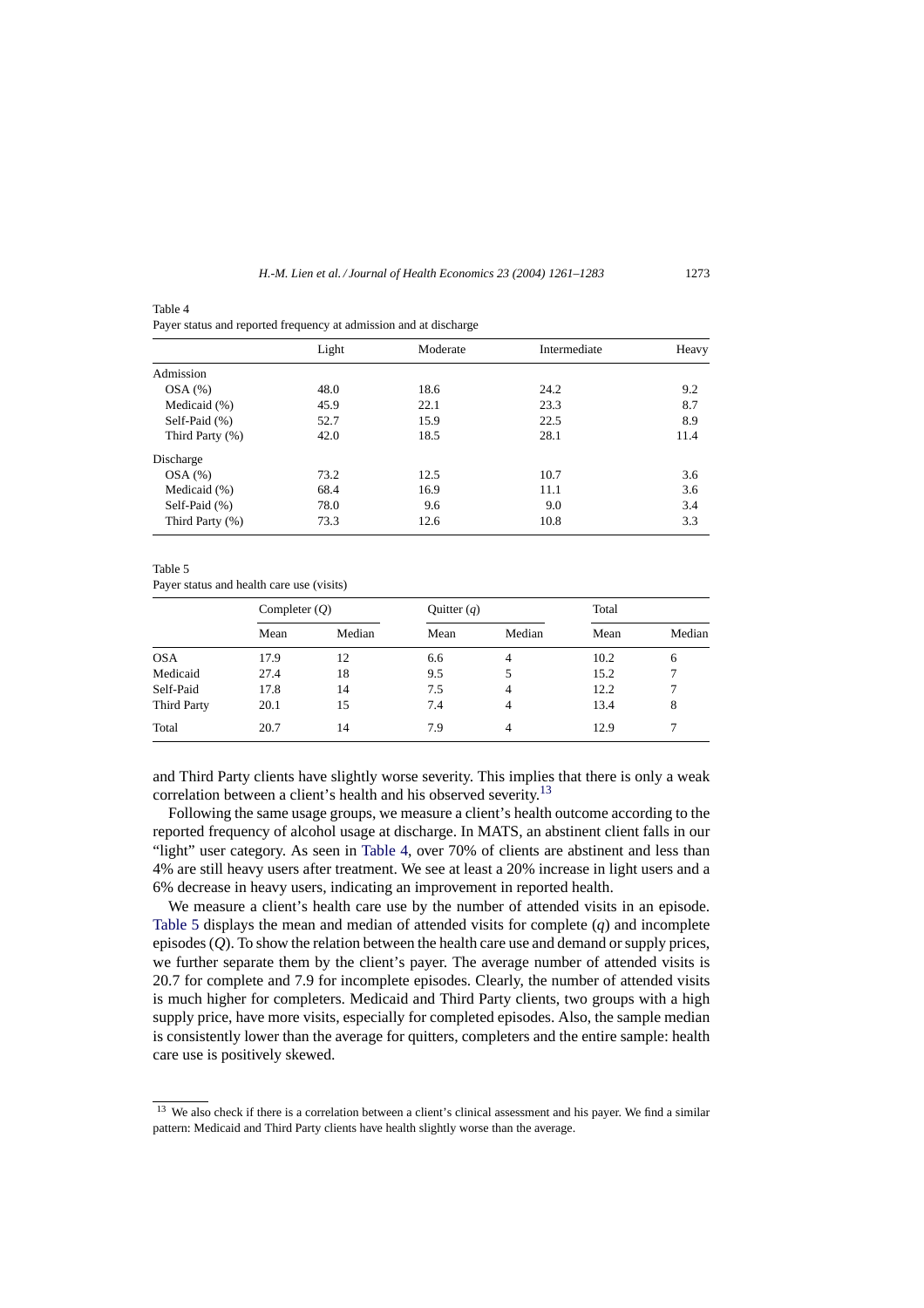#### <span id="page-13-0"></span>**5. Empirical results**

#### *5.1. Basic specification*

Our basic specification let a client's demand depend on his personal characteristics (including health at admission) and supply and demand prices.<sup>14</sup> Because a provider knows all the information in the data when setting the quantity limit, all the regressors in  $X_d$  are also included in  $X_s$ . Additionally, we include provider dummies in  $X_s$  allowing the specific practice style of each provider to influence its limit.<sup>15</sup> Finally, the client's health care use is measured by the log number of visits because of skewness in health care use.

### *5.1.1. General model*

[Table 6](#page-14-0) presents the estimated results of the client's demand (7) and the provider's limit (8) in the general model. Our estimates suggest that aged, educated or working clients demand more health care, as do clients with higher incomes; these clients may be more willing to attend treatment. Clients with legal involvements or severe clinical assessment demand less health care. On the other hand, the provider sets lower limits for male or older clients, but higher limits for those who have psychological problems. In addition, the provider sets higher limits for clients with worse health conditions; the worse is the client's health, the higher the limit.

The coefficients of supply and demand prices in  $(8)$  are 0.138 and  $-0.186$ , respectively; both are significant. They suggest that a provider sets the limit 13.8% higher for clients having a high supply price, but 18.6% lower for clients having a high demand price. Given that the average number of visits for completers is 20, the estimates suggest that the limit is, relative to OSA clients, 2.7 visits higher for Medicaid clients; 1.0 lower for Third Party; 3.7 lower for Self-Paid. By contrast, the estimated coefficient of demand and supply price in (7) are 0.014 (insignificant) and 0.153 (significant), respectively. The positive coefficient of supply price shows that a provider may employ effort or persuasion.

The last set of variables in [Table 6](#page-14-0) include the standard deviations of all three random errors,  $\sigma_d$ ,  $\sigma_s$ , and  $\sigma_\varepsilon$ , the correlation between  $\mu_d$  and  $\mu_s$ ,  $\rho$ , as well as  $\alpha$  in [Eq. \(10\).](#page-6-0) The random errors  $\mu_d$  and  $\mu_s$  are quite correlated (0.380). The correlation indicates that unobserved characteristics (to us) are important determinants for clients to choose demands, and for providers to set limits. For instance, the provider may set lower limits for client showing little interests in participating treatment. The constant  $\alpha$  is estimated to be 0.621 and significant; it implies that if the client's demand is within a few visits of the provider's limit, they are willing to complete the treatment. The standard deviation of  $\varepsilon$  is 0.778 but insignificant.

Our general model controls for a selection bias in the demand and supply models using the condition specified in (10). It is of interest to compare the estimated results of the general model with those in a model without a selection correction. To do this, we separately estimate (7) and (8) for complete and incomplete episodes, respectively, following the basic specification, and present its results in [Table 7. A](#page-15-0) comparison between [Tables 6 and 7](#page-14-0) reveals

<sup>&</sup>lt;sup>14</sup> A client's income is measured by the square root of his monthly income.

<sup>&</sup>lt;sup>15</sup> In other specifications, we allow the provider dummies to influence a client's demand as well (see below).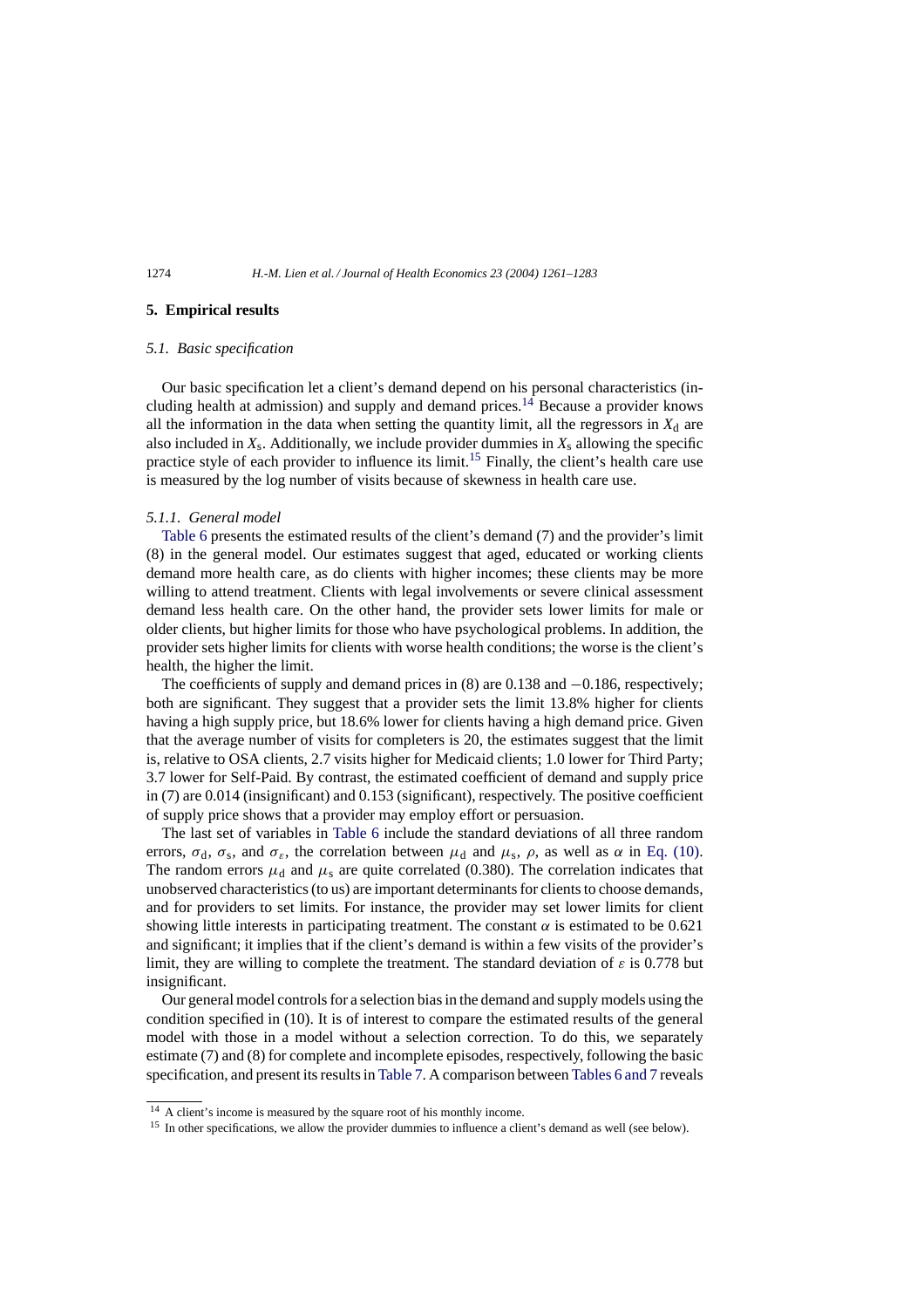<span id="page-14-0"></span>

|                        | A client's demand <sup>a</sup> | A provider's supply <sup>b</sup> |
|------------------------|--------------------------------|----------------------------------|
| Age (years)            | $0.010(0.002)$ **              | $-0.003(0.002)^{*}$              |
| Male                   | $-0.130(0.036)$ **             | $-0.151(0.034)$ **               |
| Married                | $-0.143(0.039)$ **             | $-0.052(0.035)$                  |
| Education (years)      | $0.026(0.008)$ **              | $-0.005(0.007)$                  |
| No legal involvement   | $-0.254(0.035)$ **             | 0.042(0.036)                     |
| Full-time              | $0.140(0.043)$ **              | $-0.085(0.038)$ *                |
| Part-time              | $0.161(0.054)$ **              | $-0.052(0.049)$                  |
| Income (square root)   | $0.003(0.001)^*$               | $-0.002(0.001)$                  |
| Psych problem          | $-0.024(0.045)$                | $0.111(0.046)$ *                 |
| Life-style involved    | $-0.217(0.043)$ **             | $0.092(0.042)^*$                 |
| Life-style dependent   | $-0.346(0.041)$ **             | $0.167(0.047)$ **                |
| Dysfunctional          | $-0.360(0.057)$ **             | $0.276(0.068)$ **                |
| Moderate user          | $-0.040(0.073)$                | $0.313(0.059)$ **                |
| Intermediate user      | $-0.141(0.074)$                | $0.573(0.069)$ **                |
| Heavy user             | $-0.149(0.076)$                | $0.514(0.070)$ **                |
| Supply price           | $0.153(0.034)$ **              | $0.138(0.031)$ **                |
| Demand price           | 0.014(0.035)                   | $-0.186(0.036)$ **               |
| Constant               | $1.712(0.126)$ **              |                                  |
| $\sigma_d$             | 1.181                          | $(0.081)$ **                     |
| $\sigma_{\rm s}$       | 0.885                          | $(0.140)$ **                     |
| $\rho$                 | 0.380                          | $(0.151)$ **                     |
| $\alpha$               | 0.621                          | $(0.052)$ **                     |
| $\sigma_{\varepsilon}$ | 0.778                          | (0.501)                          |
| Likelihood value       |                                | $-15,442.3$                      |
| <b>Observations</b>    |                                | 7615                             |

The number in the parenthesis denotes the standard deviation. The constant in the provider limit equation is omitted due to providers' dummies.

<sup>a</sup> Provider dummies: no.

<sup>b</sup> Provider dummies: yes.

∗ Significant at 5%.

∗∗ Significant at 1%.

significant differences in estimated coefficients, especially for variables relating to a client's health at admission. Before controlling for selection, estimates of health-related variables in (8) are smaller and not all significant. After controlling for selection, the estimates are significant and larger. By contrast, estimates of all the health-related variables in (7) are smaller when selection is controlled for. This suggests that there is a downward bias for health related variable estimates in the sample of completed episodes, but a corresponding upward bias in the sample of incomplete ones. Finally, the coefficients for demand and supply prices are quite different as well.

# *5.1.2. Proposition 1: Absent effort or persuasion?*

The goal of this paper is to use Propositions 1–3 to test for the presence of each mechanism. A pure quantity limit ([Proposition 1\)](#page-5-0) imposes a joint constraint:  $\delta_8 = \gamma_d = 0$  on the general model. The values of the likelihood function is −15,442.3 for the unconstrained (general) model and −15,468.4 for constrained (pure quantity) models. Given that the LR value (52.2)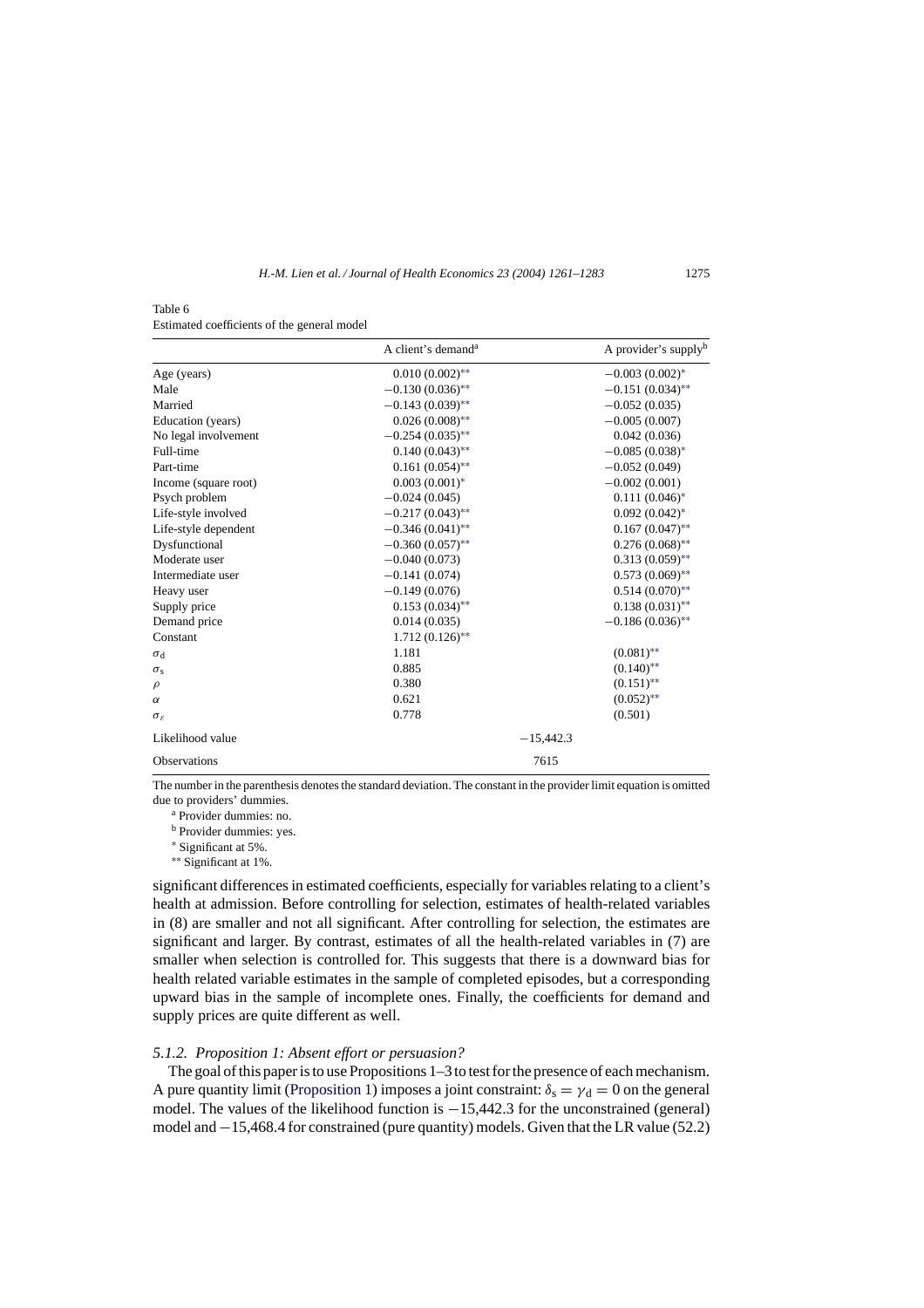<span id="page-15-0"></span>Table 7 Estimated coefficients of the model without controlling for selection

|                      | A client's demand <sup>a</sup> | A provider's supply <sup>b</sup> |
|----------------------|--------------------------------|----------------------------------|
| Age (years)          | $0.005(0.002)$ **              | 0.002(0.002)                     |
| Male                 | $-0.106(0.036)$ **             | $-0.173(0.039)$ **               |
| Married              | $-0.090(0.041)^{*}$            | $-0.072(0.039)$                  |
| Education (years)    | 0.006(0.008)                   | $0.019(0.008)$ *                 |
| No legal involvement | $-0.110(0.035)$ **             | $-0.052(0.035)$                  |
| Full-time            | $-0.001(0.044)$                | 0.021(0.040)                     |
| Part-time            | 0.082(0.056)                   | 0.022(0.052)                     |
| Income (square root) | 0.001(0.001)                   | 0.001(0.001)                     |
| Psych problem        | 0.030(0.044)                   | 0.088(0.053)                     |
| Life-style involved  | $-0.115(0.043)$ **             | 0.032(0.042)                     |
| Life-style dependent | $-0.199(0.039)$ **             | 0.016(0.042)                     |
| Dysfunctional        | $-0.175(0.054)$ **             | 0.067(0.069)                     |
| Moderate user        | 0.008(0.077)                   | $0.259(0.060)$ **                |
| Intermediate user    | 0.050(0.074)                   | $0.462(0.060)$ **                |
| Heavy user           | 0.037(0.078)                   | $0.368(0.065)$ **                |
| Supply price         | $0.132(0.034)$ **              | $0.202(0.035)$ **                |
| Demand price         | $-0.088(0.036)$ *              | $-0.134(0.038)$ **               |
| Constant             | $1.447(0.115)$ **              |                                  |
| <b>Observations</b>  | 4622                           | 2993                             |

The number in the parenthesis denotes standard deviation. The constant in the provider limit equation is omitted due to providers' dummies.

<sup>a</sup> Provider dummies: no.

<sup>b</sup> Provider dummies: yes.

∗ Significant at 5%.

∗∗ Significant at 1%.

is well above the critical value at 1% (9.2), we reject the restriction and the hypothesis that a provider does not use effort or persuasion.

#### *5.1.3. Proposition 2: Absent quantity ceiling?*

To test [Proposition 2,](#page-5-0) we first compare the likelihood value of the general model with that of the pure effort–persuasion model. The value of the pure effort–persuasion model is −15672.3, yielding an extremely large LR value (460.0). This is not surprising since about two-fifth of clients in the data have complete episodes, while the pure effort–persuasion model predicts all episodes are incomplete. Nevertheless, as noted earlier, the statistical power of this result may depend on how one interprets the separation indicator. It is therefore useful to compare with another test not directly relying on the information of *j*. [Table 8](#page-16-0) presents the results that check if the demand equation can fully explain the observed quantity. As quite evident from the Table, the coefficient  $\tau$  is estimated to be quite different from 0 (the expected value of pure effort–persuasion model) and even significantly larger than 1 (the expected value of the general model). Again, we reject the hypothesis that a provider does not set a quantity limit.

At this point we have evidence that providers use a quantity ceiling, and that they use *either* effort or persuasion. We now employ data on outcomes to differentiate effort from persuasion.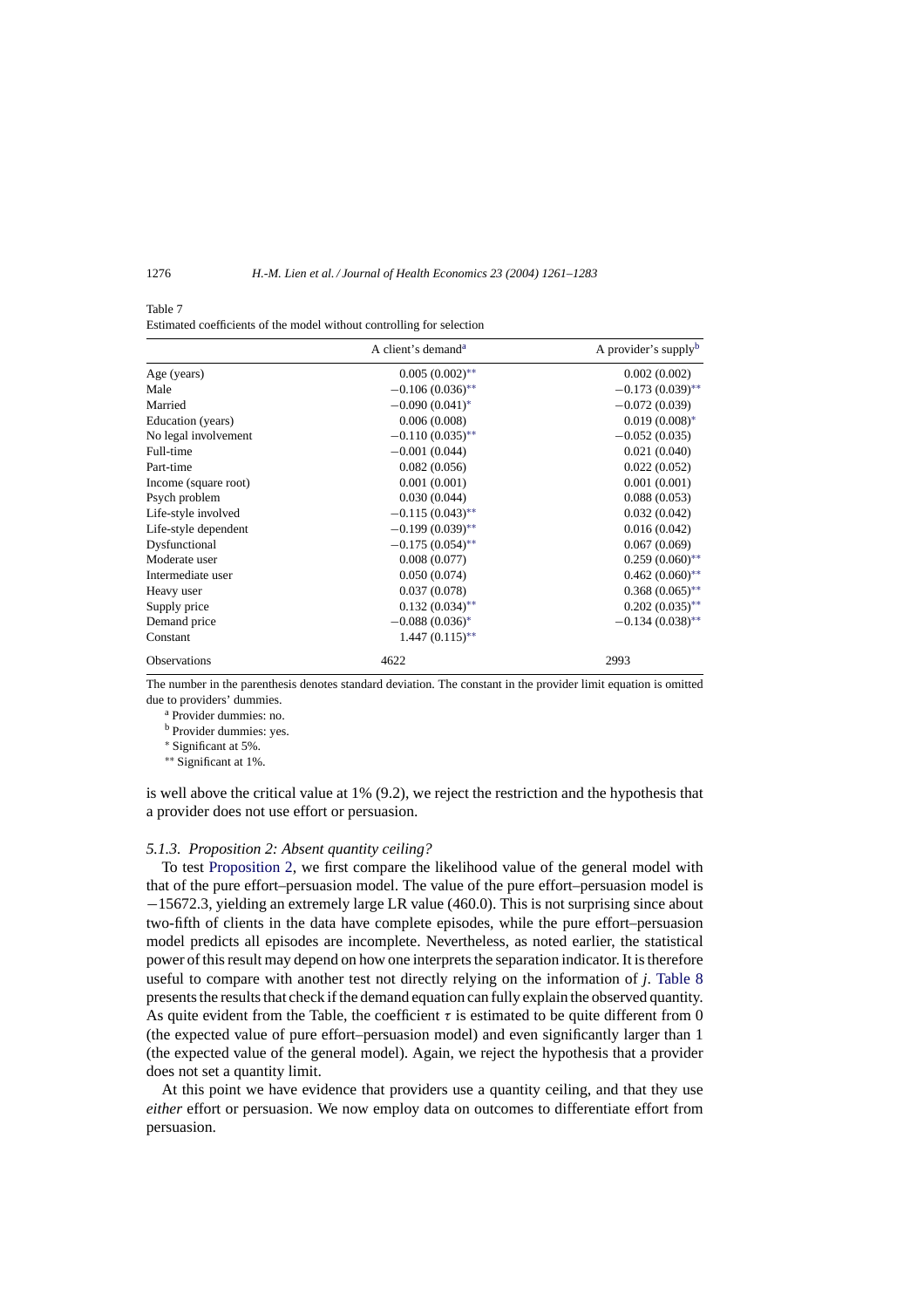| lable 8 |                                                            |
|---------|------------------------------------------------------------|
|         | Estimated coefficients of the pure effort–persuasion model |

|                                    | Coefficient | Standard deviation |
|------------------------------------|-------------|--------------------|
| Age (years)                        | $-0.001$    | 0.001              |
| Male                               | 0.020       | 0.028              |
| Married                            | 0.011       | 0.030              |
| Education (years)                  | $-0.006$    | 0.006              |
| No legal involvement               | 0.053       | $0.026*$           |
| Full-time                          | $-0.031$    | 0.031              |
| Part-time                          | $-0.034$    | 0.040              |
| Income (square root)               | $-0.001$    | 0.001              |
| Psych problem                      | 0.021       | 0.035              |
| Life-style involved                | 0.028       | 0.032              |
| Life-style dependent               | 0.056       | 0.029              |
| Dysfunctional                      | 0.085       | 0.043              |
| Moderate user                      | 0.005       | 0.050              |
| Intermediate user                  | 0.028       | 0.048              |
| Heavy user                         | 0.025       | $0.052*$           |
| Supply price                       | $-0.013$    | 0.025              |
| Demand price                       | $-0.011$    | 0.026              |
| Predicted quantity (general model) | 1.080       | $0.022**$          |
| Constant                           | $-0.001$    | 0.001              |
| <b>Observations</b>                |             | 7615               |

∗ Significant at 5%.

<span id="page-16-0"></span> $T \cdot T$ 

∗∗ Significant at 1%.

## *5.1.4. Proposition 3: Effort versus persuasion*

[Proposition 3](#page-5-0) tests if a client's health outcome is affected by the supply price, a proxy for effort. Given the ordinal health outcome measure, we estimate the health production function by the ordered logit, where better outcome measures are assigned for smaller numbers.<sup>16</sup> Furthermore, we stratify (Eq. 16) according to the client's reported alcohol usages at admission because treatment may work differently for clients with different initial health status.<sup>17</sup> The estimated coefficients of the health production for each usage group are presented in [Table 9.](#page-17-0)

As displayed in [Table 9,](#page-17-0) light users have quite different treatment effects than other users.<sup>18</sup> Attending more visits, for instance, contributes much less to a client's health outcome for light users than other clients. Our coefficient of interest, supply price, is insignificant across all usage groups. Since our health outcome is actually a severity measure (negative health), the effort would imply that the coefficient on the supply price is negative. It is positive in all the models. The findings fail to reject the hypothesis that a provider's action is entirely persuasion.

An endogeneity problem may lead to a bias in the estimate of the supply price coefficient. Clients with worse health status are likely to choose more generous payers. Although, the

<sup>&</sup>lt;sup>16</sup> Specifically, the health outcome is denoted as 4 if a client is a heavy user at discharge; 3 for intermediate user; 2 for moderate user, and 1 for light user.

<sup>&</sup>lt;sup>17</sup> [Lu and McGuire \(2002\)](#page-22-0) found that the treatment effects may depend on a client's severity at admission.

<sup>18</sup> Our results are consistent with the findings of [Lu and McGuire \(2002\).](#page-22-0)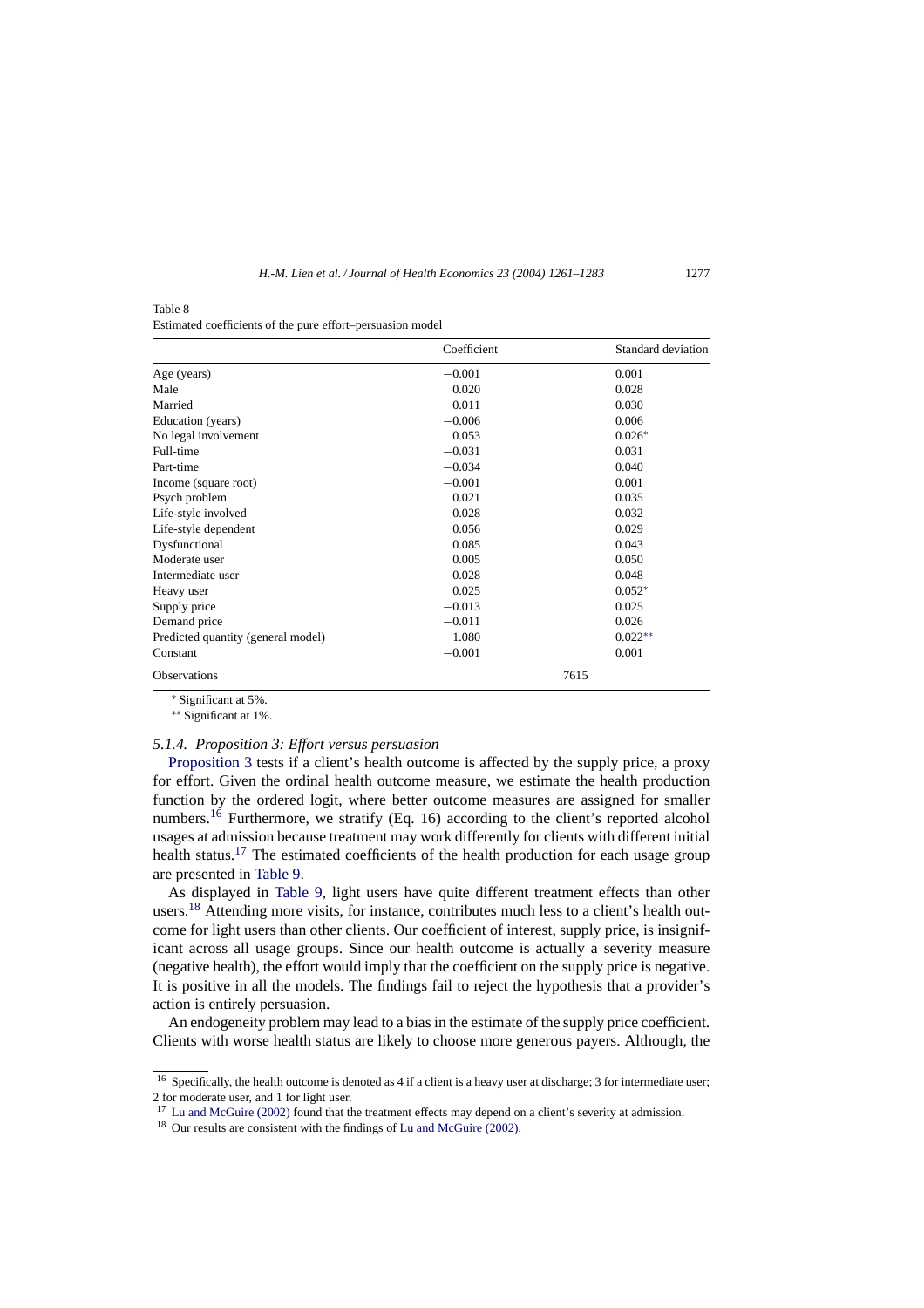|                      | Light             | Moderate           | Intermediate       | Heavy              |
|----------------------|-------------------|--------------------|--------------------|--------------------|
| Age (years)          | 0.001(0.007)      | $-0.026(0.007)$ ** | 0(0.005)           | $-0.007(0.008)$    |
| Male                 | $-0.327(0.166)^*$ | $-0.118(0.132)$    | $-0.186(0.118)$    | 0.041(0.198)       |
| Married              | 0.136(0.182)      | 0.146(0.151)       | $-0.056(0.132)$    | $-0.145(0.207)$    |
| Education (years)    | $-0.13(0.034)$ ** | 0.038(0.031)       | $-0.034(0.024)$    | $-0.032(0.037)$    |
| No legal involvement | $-0.124(0.161)$   | $0.357(0.128)$ **  | $0.353(0.117)$ **  | 0.339(0.192)       |
| Full-time            | $-0.215(0.202)$   | 0.078(0.154)       | $-0.176(0.131)$    | $-0.593(0.219)$ ** |
| Part-time            | $-0.157(0.262)$   | 0.247(0.195)       | $-0.04(0.181)$     | 0.272(0.335)       |
| Income (square root) | $-0.012(0.006)$ * | $-0.004(0.004)$    | $-0.003(0.004)$    | $-0.003(0.005)$    |
| Life-style involved  | 0.365(0.194)      | $0.499(0.165)$ **  | $0.654(0.149)$ **  | 0.066(0.236)       |
| Life-style dependent | 0.168(0.343)      | 0.201(0.193)       | $-0.376(0.302)$    | $-1.071(1.315)$    |
| Dysfunctional        | 0.475(0.320)      | $0.427(0.194)$ *   | $-0.409(0.293)$    | $-0.756(1.281)$    |
| Psych problem        | 0.256(0.341)      | $0.473(0.217)^*$   | $-0.147(0.307)$    | $-0.628(1.284)$    |
| Total visits (log)   | $-0.028(0.063)$   | $-0.722(0.055)$ ** | $-1.054(0.053)$ ** | $-1.075(0.085)$ ** |
| Supply price         | 0.232(0.156)      | 0.208(0.125)       | 0.135(0.109)       | 0.3(0.176)         |
| <b>Observations</b>  | 3629              | 1436               | 1831               | 691                |

<span id="page-17-0"></span>Table 9 Estimation of health outcomes with clinical assessment

The number in the parenthesis denotes standard deviation. The health outcome is denoted as 4 if a client is a heavy user at discharge; 3 for intermediate user; 2 for moderate user; and 1 for light user. The cut-off values in the ordered logit are omitted.

∗ Significant at 5%.

∗∗ Significant at 1%.

coefficients for the supply price are quite similar across usage groups (ranging from 0.13 to 0.30), the supply price may still capture some unobserved health conditions of clients. To check if our results are robust to unobserved client health conditions, we re-estimate (Eq. 16) without client's clinical assessment. If clients choose their payers based on their health status, the coefficient of supply price should be sensitive to the exclusion of these variables (notice that these variables are all significant in [Table 6\).](#page-14-0) As [Table 10](#page-18-0) shows, the estimated coefficient of the supply price remains almost unchanged in all usage groups; our results are insensitive to this observed health measure.

## *5.2. Robustness checks*

#### *5.2.1. Other specifications*

In this subsection, we present a number of robustness checks by varying elements in  $X<sub>d</sub>$ , the sample composition, and variables in  $X<sub>s</sub>$ . We first check if our results are robust to elements of  $X_s$ . In the basic specification [\(Table 8](#page-16-0) or column (1) of [Table 11\),](#page-19-0)  $X_s$  is identical to  $X_d$  except for provider dummies. The financial conditions for a provider may also affect its quantity limit.<sup>19</sup> Because a provider's income source is mainly determined by the payer mix of its clients, we construct four dummies from income sources: "OSA Above," "Medicaid Above," "Third Party Above," and "Self-Paid Above," to represent financial condition. The dummy "OSA Above" is set at 1 if the proportion of OSA clients

<sup>&</sup>lt;sup>19</sup> [Lu and McGuire \(2002\)](#page-22-0) found that a provider's financial condition had a large impact on the client's health care use. Our dummies are constructed in the same way as in their paper.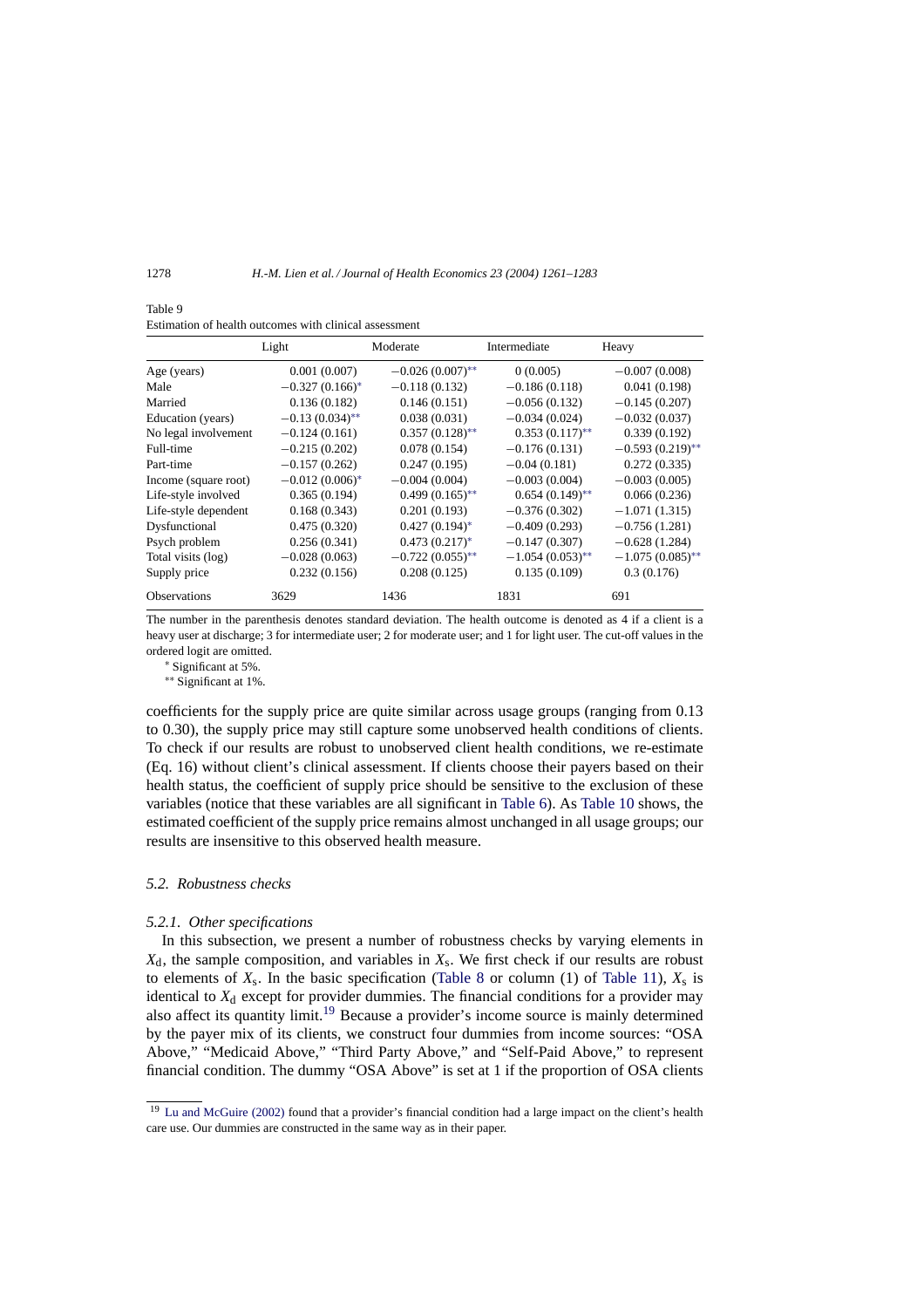<span id="page-18-0"></span>Table 10 Estimation of health outcomes without clinical assessment

|                      | Light              | Moderate           | Intermediate      | Heavy              |
|----------------------|--------------------|--------------------|-------------------|--------------------|
| Age (years)          | 0.003(0.007)       | $-0.022(0.006)$ ** | $-0.001(0.005)$   | $-0.006(0.008)$    |
| Male                 | $-0.324(0.166)$    | $-0.115(0.132)$    | $-0.164(0.117)$   | 0.03(0.197)        |
| Married              | 0.151(0.182)       | 0.154(0.151)       | $-0.055(0.132)$   | $-0.173(0.206)$    |
| Education (years)    | $-0.127(0.033)$ ** | 0.039(0.031)       | $-0.033(0.024)$   | $-0.036(0.036)$    |
| No legal involvement | $-0.105(0.160)$    | $0.338(0.127)$ **  | $0.355(0.117)$ ** | 0.33(0.191)        |
| Full-time            | $-0.211(0.202)$    | 0.061(0.153)       | $-0.194(0.130)$   | $-0.625(0.218)$ ** |
| Part-time            | $-0.157(0.262)$    | 0.265(0.195)       | $-0.035(0.181)$   | 0.263(0.334)       |
| Income (square root) | $-0.013(0.006)^*$  | $-0.005(0.004)$    | $-0.003(0.004)$   | $-0.003(0.005)$    |
| Psych problem        | $0.382(0.193)^*$   | $0.546(0.163)$ **  | $0.66(0.148)$ **  | 0.058(0.235)       |
| Total visits (log)   | $-0.026(0.063)$    | $-0.726(0.055)$ ** | $-1.05(0.053)$ ** | $-1.068(0.085)$ ** |
| Supply price         | 0.246(0.156)       | 0.204(0.125)       | 0.146(0.109)      | 0.298(0.175)       |
| <b>Observations</b>  | 3629               | 1436               | 1831              | 691                |

The number in the parenthesis denotes standard deviation. The health outcome is denoted as 4 if a client is a heavy user at discharge; 3 for intermediate user; 2 for moderate user; and 1 for light user. The cut-off values in the ordered logit are omitted.

∗ Significant at 5%.

∗∗ Significant at 1%.

for a provider in a fiscal year is higher than the sample average; likewise for other dummies. In column (2) of [Table 11,](#page-19-0) we estimate the model by adding dummies of agency income sources in *X*s.

Next, in columns  $(3)$ – $(5)$ , we check if our results are sensitive to different sample compositions. For each column, we re-estimate the model under the specification of Column (2), with a more restricted sample. Clients who are legally involved may behave differently than those who are not. In column (3), we use only clients that are not legally involved at admission. As noted before, some clients in the sample have more than one episode. In column (4), we include only their first episodes.

In column (5), we estimate the model by restricting the sample to episodes with more than three attended visits. This sample restriction could be important for two reasons. First, for very short episodes, clients may "experiment" rather than "participate in" the treatment program. Such a restriction enables us to check whether our result is driven by short episodes. Second, our estimation relies on the assumption that errors are normally distributed. By excluding a number of short episodes (most of short episodes are incomplete), we can check if our results are sensitive to distributional assumptions.

Finally, we allow the practice style of each provider, captured by dummies of provider or agency income sources, to influence not only a provider's limit, but also the level of effort or persuasion. We re-estimate each specification (columns  $(1)$ – $(5)$ ) by adding provider dummies or agency income dummies to  $X<sub>d</sub>$ . The estimated results are presented in columns (6)–(10) of [Table 11.](#page-19-0)

## *5.2.2. Propositions 1–3*

[Table 11](#page-19-0) presents the likelihood function values of the general model, as well as that for the pure effort or persuasion and for pure quantity models. Our results strongly reject the pure quantity ceiling model in every case, supporting the presence of quantity limits.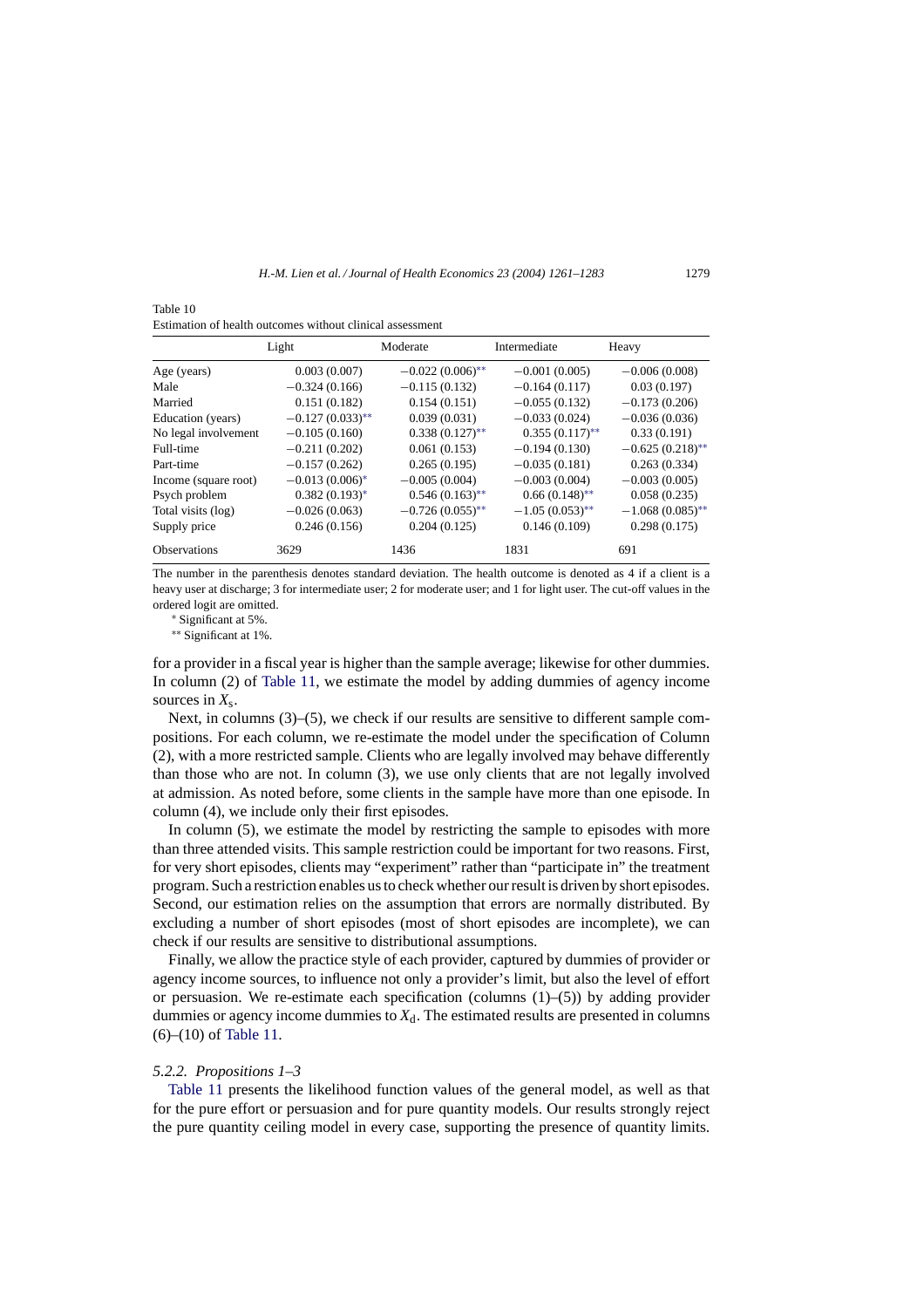<span id="page-19-0"></span>

|                    |                          |                                                  |                                           |                                           |                                        |                                           |                                        |                                           |                                           |                                        | epwoat                                    |                                        |
|--------------------|--------------------------|--------------------------------------------------|-------------------------------------------|-------------------------------------------|----------------------------------------|-------------------------------------------|----------------------------------------|-------------------------------------------|-------------------------------------------|----------------------------------------|-------------------------------------------|----------------------------------------|
| Specification      | Client's<br>demand $(q)$ | Income dummies                                   |                                           |                                           |                                        |                                           |                                        |                                           | $\mathbf X$                               | $\mathbf X$                            | $\mathbf x$                               | $\mathbf x$                            |
|                    |                          | Provider dummies                                 |                                           |                                           |                                        |                                           |                                        | $\mathbf x$                               | $\mathbf x$                               | X                                      | $\mathbf x$                               | $\mathbf x$                            |
|                    | Provider's<br>limit (Q)  | Income dummies                                   |                                           | $\mathbf x$                               | $\mathbf x$                            | $\mathbf x$                               | $\mathbf x$                            |                                           | $\mathbf X$                               | $\mathbf x$                            | x                                         | $\mathbf x$                            |
|                    |                          | Provider dummies x                               |                                           | $\mathbf x$                               | $\mathbf x$                            | $\mathbf x$                               | $\mathbf x$                            | $\mathbf x$                               | $\mathbf x$                               | $\mathbf x$                            | $\mathbf x$                               | $\mathbf x$                            |
| Likelihood value   |                          | General<br>Effort/persuasion<br>Quantity setting | $-15,442.3$<br>$-15,468.4$<br>$-15,672.3$ | $-15,439.4$<br>$-15,465.0$<br>$-15,672.3$ | $-8,920.2$<br>$-8,939.4$<br>$-9,068.4$ | $-13,024.8$<br>$-13,049.8$<br>$-13,247.0$ | $-9,298.9$<br>$-9,301.6$<br>$-9,526.6$ | $-15,058.3$<br>$-15,115.5$<br>$-15,485.5$ | $-15,036.2$<br>$-15,098.0$<br>$-15,468.9$ | $-8,753.9$<br>$-8,798.3$<br>$-8,985.3$ | $-12,674.5$<br>$-12,729.5$<br>$-13,077.0$ | $-9,038.9$<br>$-9,040.7$<br>$-9,404.0$ |
| LR value           |                          | Proposition 1<br>Proposition 2                   | $52.2$ **<br>$460.0**$                    | $51.2***$<br>$465.8**$                    | $38.4**$<br>$296.4***$                 | $50.0**$<br>444.4**                       | 5.4<br>$456.6***$                      | $114.4*$<br>854.4**                       | $123.6***$<br>$864.6***$                  | $88.8**$<br>$463.2**$                  | $110.0**$<br>$805.0**$                    | 3.4<br>$730.2**$                       |
| $t$ value          |                          | Proposition 2<br>Proposition 3<br>(light)        | 49.14**<br>1.48                           | 49.24**<br>1.48                           | 48.28**<br>0.95                        | 49.20**<br>1.67                           | $44.63**$<br>1.10                      | 43.87**<br>1.90                           | $43.53***$<br>1.84                        | $45.52**$<br>1.16                      | $42.75***$<br>1.96                        | $45.10**$<br>1.62                      |
|                    |                          | Proposition 3<br>(moderate)                      | 1.66                                      | 1.66                                      | 1.59                                   | 1.23                                      | 1.66                                   | 0.85                                      | 0.88                                      | 0.73                                   | 0.86                                      | 0.93                                   |
|                    |                          | Proposition 3<br>(intermediate)                  | 1.24                                      | 1.24                                      | 0.82                                   | 1.59                                      | 1.84                                   | 0.54                                      | 0.34                                      | 0.29                                   | 0.93                                      | 1.09                                   |
|                    |                          | Proposition 3<br>(heavy)                         | 1.70                                      | 1.70                                      | 1.88                                   | 1.48                                      | 0.86                                   | 1.16                                      | 1.40                                      | $2.04*$                                | 1.29                                      | 0.74                                   |
| Total observations |                          |                                                  | 7,615                                     | 7,615                                     | 4,356                                  | 6,778                                     | 5,372                                  | 7,615                                     | 7,615                                     | 4,356                                  | 6,778                                     | 5,372                                  |

∗∗ Significant at 1%.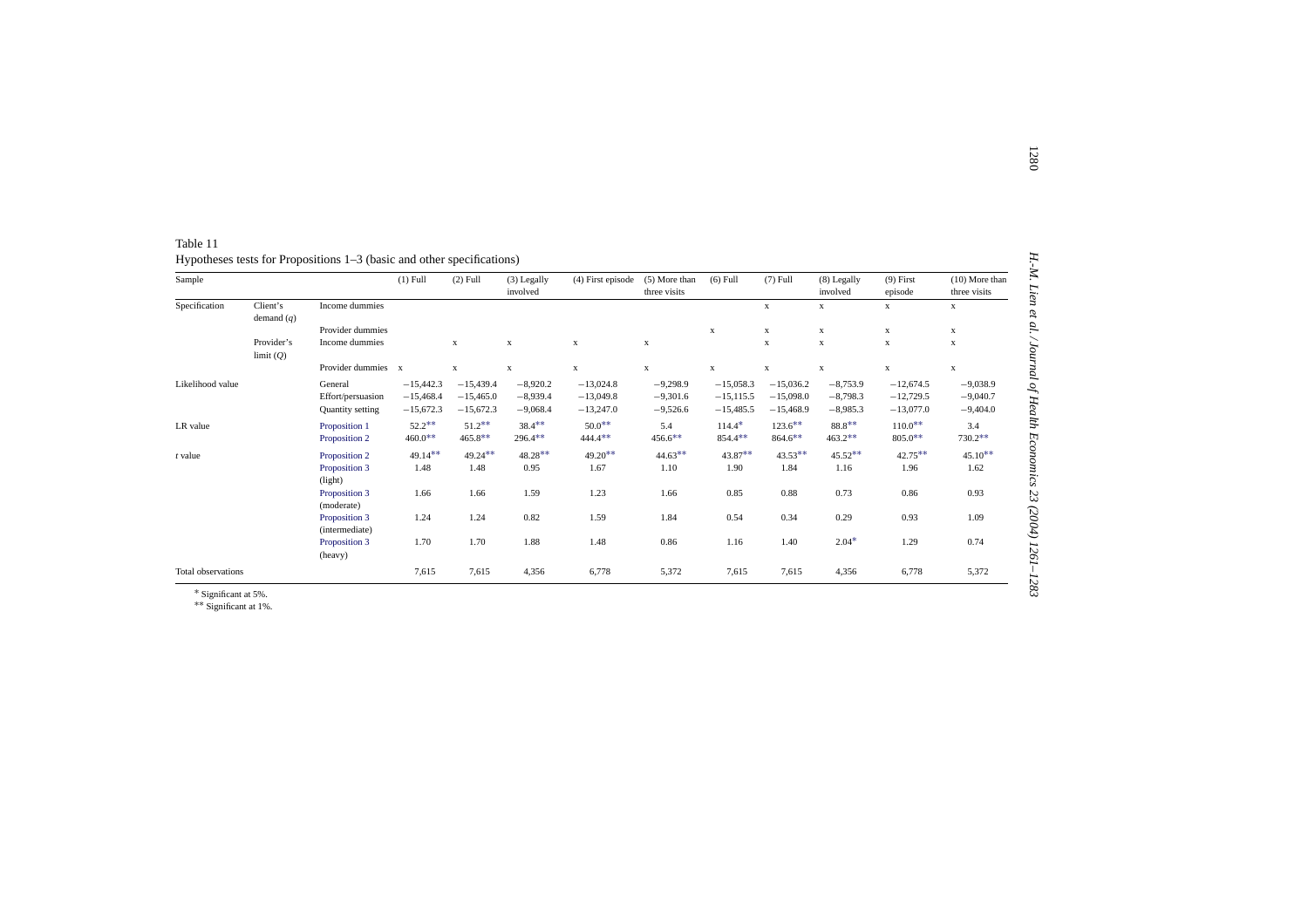<span id="page-20-0"></span>The results also reject the pure effort or persuasion model in almost every case, suggesting the presence of effort or persuasion. Lastly, the *t* value of the supply price is insignificant in almost all cases. Where it is not, the coefficient is positive and significant, and this is consistent with the presence of persuasion but not effort in the provider's action.

## **6. Conclusions**

Health care use is the result of an interaction between a client's health demand and a provider's health supply. To affect the utilization, a provider can either change his own supply, or influence a client's demand for health care. Three types of provider–patient interactions are discussed in the paper: rationing sets a quantity limit; effort and persuasion influence a client's health demand by productive (but noncontractible) and unproductive inputs, respectively. Each mechanism is distinct and has different implications.

While previous research has emphasized the distinctions among these mechanisms in theory, there has been very little work that studies them empirically.<sup>20</sup> Instead, most empirical studies regard persuasion as the only available mechanism for providers, and interpret all the utilization change affected by supply factors as PID. In fact, utilization change may be affected by other mechanisms such as provider rationing and effort; each of these has welfare implications different from persuasion. For instance, while persuasion is not productive, effort is.

The distinction is particularly important in markets with competing managed care plans, where quantity limits and persuasion have very different implications for normative interpretation of a quantity effect of managed care. If plans ration by quantity limits, consumers' demand remains valid, and their choices among plans could be regarded as being in their best interest.<sup>21</sup> By contrast, to the extent that consumers' demand is manipulated by providers, consumers accede to the rationing, persuaded by the provider that quantities are in their best interest. Under this mechanism, consumers' choices among plans will not reliably signal their true self-interest.

In this paper, we construct a theoretical model that incorporates all three interactions as special cases. When the general model is specialized, a set of empirical implications emerges. We employ these implications to test for the presence of each mechanism, using data on substance abuse treatment in the Maine Addiction Treatment System. We find evidence for rationing, confirming the view that health providers ration services to prevent high use of some clients. The presence of persuasion is also quite evident; it says that PID exists, even when accounting for mechanisms of effort and rationing. We do not find evidence supporting the presence of effort.

We now discuss some limits of our analysis. First, as we said earlier, using payers as proxies of prices of supply and demand may lead to some bias, since clients with high

<sup>&</sup>lt;sup>20</sup> See, however, [Grytten et al. \(2001\)](#page-22-0) who distinguish an availability effect (rationing) from inducement effect (persuasion). Their work uses incomes of physicians who practice under various levels of competitions (high or low physician density) to separate these two effects. They do not consider effort as a mechanism affecting utilization.

<sup>&</sup>lt;sup>21</sup> The choices do not necessarily lead to an efficient outcome in the market due to adverse selection and other potential market failures.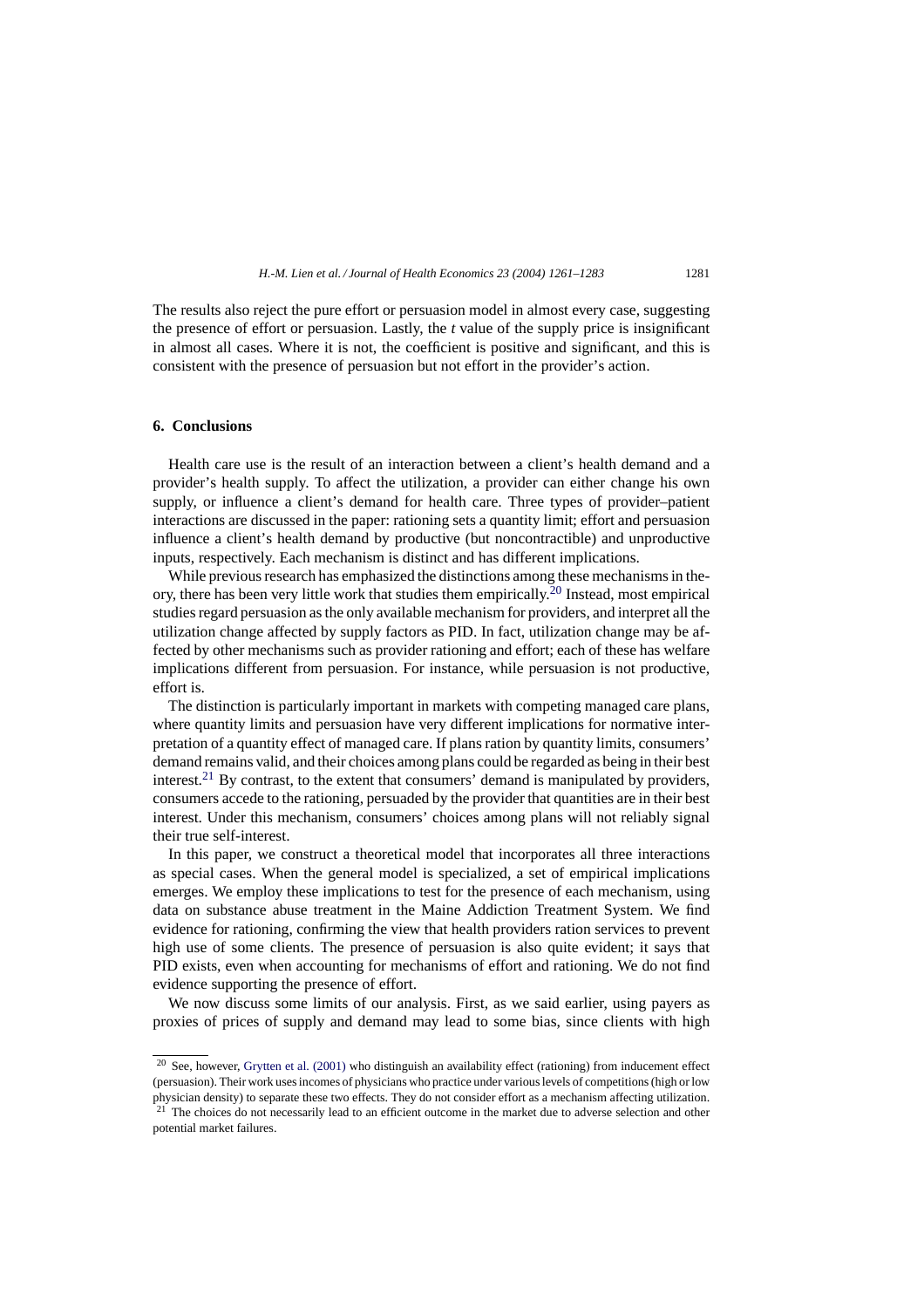<span id="page-21-0"></span>severity or treatment values are inclined to choose generous insurances. Although the sample shows a weak correlation between payer and severity, it is still possible that clients who benefit from treatment more are in plans with high supply prices. In that case, the effects of rationing and persuasion are likely to be overestimated.

Second, we use a static model of provider–client interaction. We have assumed that the quantities demanded by clients and supplied by providers are determined at the start of an episode. In practice, a provider's limit and a client's demand may be determined sequentially. It is likely that providers and clients modify their decisions using the information gathered during a course of treatment. A richer, sequential model could extend and refine our results.

The main contribution of this paper is to develop a framework for distinguishing mechanisms of health care provider–client interactions. While our findings may be specific to substance abuse treatment, our methods can be generalized to other health services. We expect other conclusions to be drawn, based on the features of each health service. The majority of health data sets do not contain information about a client's completion status, a key variable in the estimation. Our paper has demonstrated the importance of this key variable, particularly when there is concern about how providers might take actions to alter health care use.

## **Acknowledgements**

This research received support from NIDA-P50-DA10233 and AHRQ-PO1-HS10803. We thank one anonymous referee and one editor for their help on the paper and Victor Aguirregabiria, Chungrong Ai, Richard Frank, Kevin Lang, Mingshan Lu, and Joseph Newhouse for comments on earlier versions of this paper. We also are grateful to the Maine Office of Substance Abuse for cooperation in providing the data for the study. Any remaining errors are ours.

#### **References**

- Ackerberg, D., Machado, M.P., Riordan, M.H., 2001. Measuring the Relative Performance of Providers of a Health Service. NBER Working Paper No. W8385.
- Cromwell, J., Mitchell, J.B., 1986. Physician-induced demand for surgery. Journal of Health Economics 5, 293– 313.
- Cuyler, A.J., 1989. The normative economics of health care finance and provision. Oxford Review of Economic Policy 5, 34–58.
- De Jaegher, K., Jegers, M., 2000. A model of physician behavior with demand inducement. Journal of Health Economics 19, 231–258.
- Dranove, D., 1988. Demand inducement and the physician/patient relationship. Economic Inquiry 26, 251–298.
- Eisenberg, J.M., 1986. Doctors' Decisions and the Cost of Medical Care. Health Administration Press, Ann Arbor, MI.
- Evans, R.C., 1974. Supplier-induced demand: some empirical evidence and implications. In: Perlmann, M. (Ed.), The Economics of Health and Medical Care. Macmillan, London, pp. 162–173.
- Farley, P.J., 1986. Theories of the price and quantity of physician services. Journal of Health Economics 5, 315–333.

Fuchs, V.R., 1978. The supply of surgeons and the demand for operations. Journal of Human Resources 13, 32–56.

Gaynor, M., 1994. Issues in the industrial organization of the market for physician services. The Journal of Economics and Management Strategy 39 (1), 211–255.